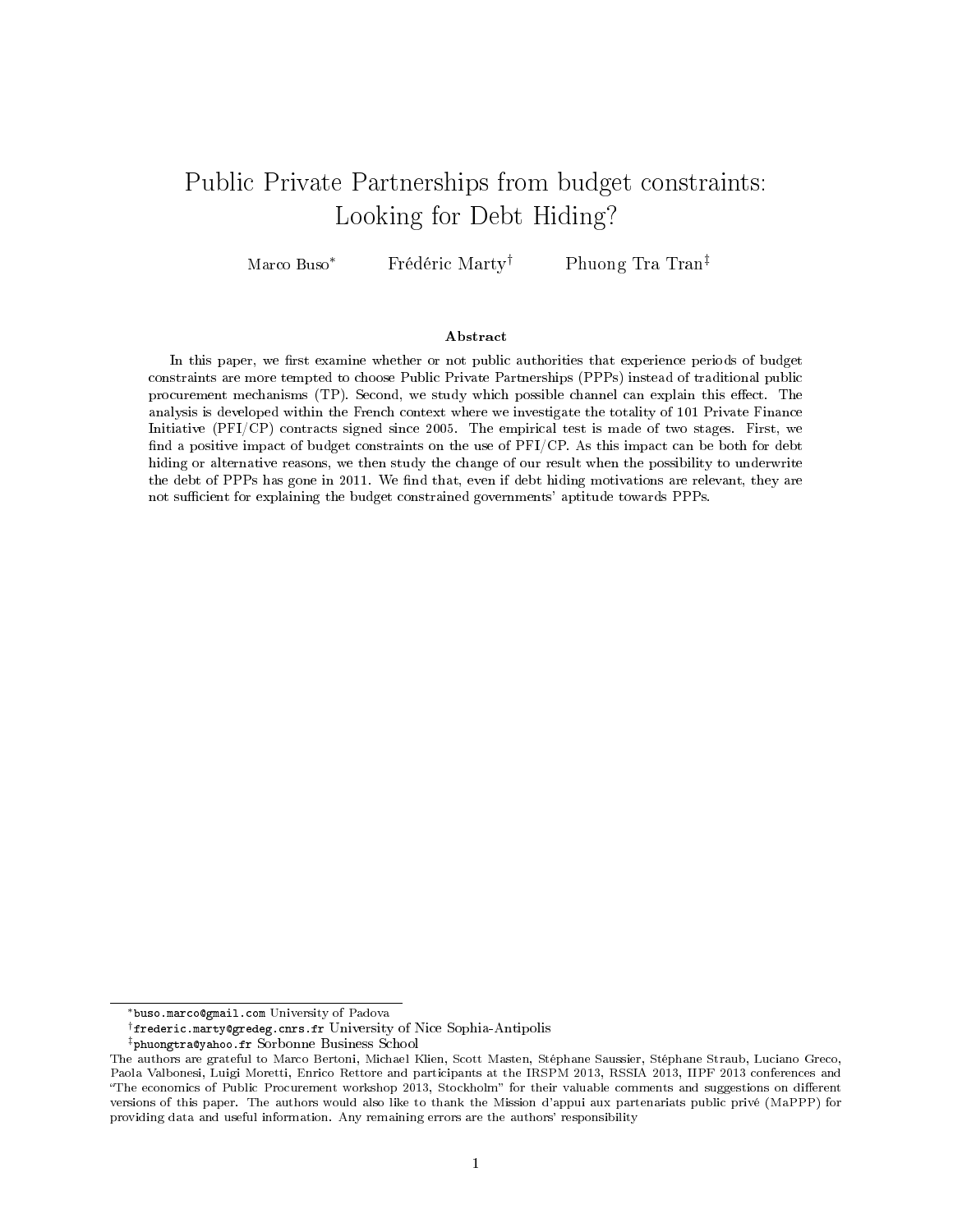# Introduction

Looking back at the past few years, we can observe how governments' behaviors and policies have been significantly affected by public finance constraints coming from either domestic policies, financial markets or regulatory measures, such as the decit and debt limits of the European Union following the Maastricht Treaty in 1992. As a consequence, available resources to pursue public investment strategies have been definitely rationed. In such a situation, the choice of the optimal organizational structure for the realization and management of a public investment becomes crucial.

An alternative to the conventional provision of public infrastructures (Traditional Procurement) are the fixed-price risk-transfer contracts, such as the "Private Finance Initiative" in the United Kingdom or the "Contrat de Partenariat" in France (thereafter  $\rm{PFI/CP)^1}$ . These contracts fall within the definition of Public Private Partnerships (PPPs), i.e., contractual agreements allowing the involvement of the private sector's capital and expertise for the realization and management of an asset that will be returned to the public sector after an adequate period of time (the "bundling" mechanism after Hart  $(2003))^2$ .

In the theoretical literature, PFI/CP contracts are considered to be able to release public funds for alternative uses thanks to the introduction of private knowledge or financing and due to the stronger agents' involvement in the project (Auriol & Picard 2013, Buso 2013). Nevertheless, since their creation, PFI/CP have been continuously considered too costly in comparison to Traditional Procurements (TP) because of the higher financing costs and the need of realizing private profits. The increasing number of  $PFI/CP$  in many countries are therefore considered as political. Indeed, with the Eurostat rule in 2004 allowing public investments under PPPs to be accounted as off the balance sheet<sup>3</sup>, these contractual organizations are often accused to be used for debt hiding motivations (OECD 2009, NAO 2011, PwC 2010). However, few empirical studies adress the topic whether determinants for PPPs use are only to ease the public budget constraints (Russo & Zampino 2010, Krumm & Mause 2012).

Filling this gap, our analysis aims at improving the understanding about the public finance implications of PPPs by answering the following questions: Are governments more tempted to use PPPs under budget constraints conditions? If it's the case, what can explain this behavior? Hence, we first investigate the effect of governments budget constraints on the use of PPPs. We then study whether the higher/lower propensity of investment in PPPs from financial distressed institutions derives from a real saving/waste of public resources

<sup>&</sup>lt;sup>1</sup>The "Private Finance Initiative" was created in the UK in 1992, followed by the "Contrat de partenariat" in France in 2004,<br>under the Ordonnace n°2004-559 of 17th June 2004, then improved by the French PPP Law of the 28 under the Ordonnace n°2004-559 of 17th June 2004, then improved by the French PPP Law of the 28th July 2008.<br><sup>2</sup>All PPPs require an adequate transfer of risk from the public to the private partners. PFI/CP are different c

other kinds of PPPs, i.e. concessions, because of the risks transferred during the operational phase: availability risk under a PFI/CP, demand risk under a concession.

 $3$ From a legal perspective, PPPs (therefore PFI/CP) are classified off-balance sheet for governments, as the private partner bears both the construction risk and at least one of either availability or demand risk.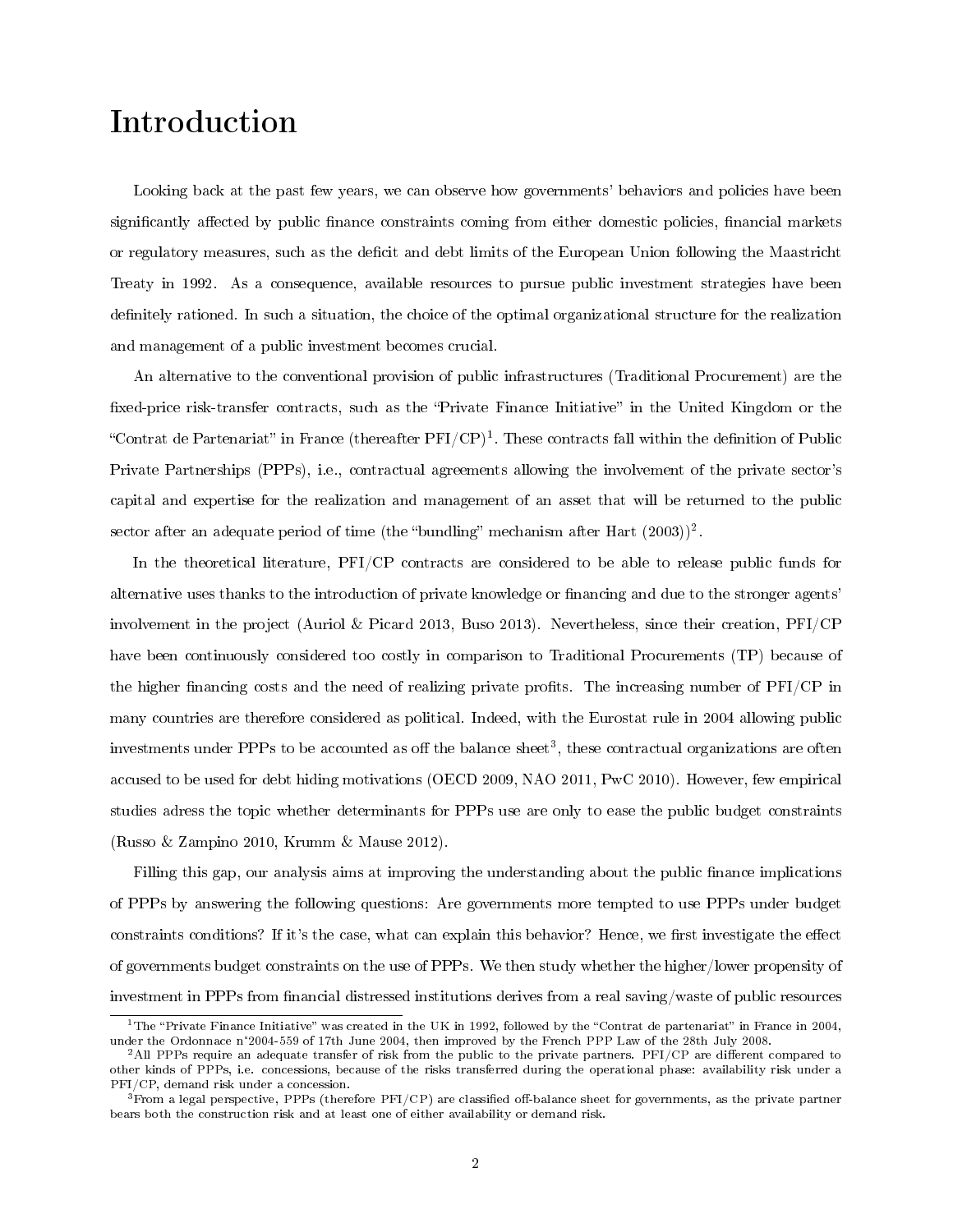or from a virtual withdrawal of costs from governments budgets (debt hiding)<sup>4</sup>.

We answer to these research questions through an empirical analysis applied to French municipalities. The French context is an appealing case study for three reasons. First, we can investigate the totality of PFI/CP contracts thanks to the collaboration with the French PPP taskforce sieged at the Ministry of Finances and Economy (thereafter MaPPP)<sup>5</sup>. Second, financial information of municipalities are made available by the French Ministry of Finances and Economy<sup>6</sup>. Third, the municipality level has the majority of PFI/CP contracts among local public authorities  $(101/138)^7$ .

We compare our sample of municipalities having at least one  $PFI/CP$  with an adequate control group in order to analyse how budget constraints impacts the government's choice of PFI/CP procedures. We then investigate the effect of a new Decree classifying PFI/CP as on balance sheet since January 1st  $2011^8$ . This new accounting rule allows us to study the heterogeneity of the previous effect looking at the change in sign and size of the impact when the debt hiding motivations are ruled out. Finally, we find that a strict budget constraint is associated with higher use of PFI/CP, both in terms of frequency of application and amount of investment. The new rule negatively impacts the use of PFI/CP and the level of investment, nevertheless, the effect of budget constaint still persists after 2011. We then conclude that the use of  $PFI/CP$  is driven by the restriction of nancial resource, but not only for the debt hiding motivations.

The paper is organized as follows. Section 1 describes the related literature and derives testable hypotheses. Section 2 discusses the French institutional context and the legal environment regulating PFI/CP contracts. Section 3 presents the data description. Section 4 explains our empirical strategy. Section 5 presents and discusses the results of the paper. Finally, Section 6 concludes.

### 1 Related literature and Hypotheses testing

The majority of existing theoretical papers study the welfare effects of the bundling mechanism of PPPs, i.e., the assignment of the different phases of the project to a single private consortium (Martimort and Pouyet 2008, Iossa and Martimort 2008, Hart 2003). Nevertheless, the financial implications and determinants of PPPs have been less investigated. The related contributions come from Engel et al. (2010, 2013), Auriol &

<sup>4</sup>Public investment decisions are taken at the local level, while the public control of budget data is made at national or European levels. As a consequence of this distribution of roles, local authorities are tempted to use PPPs to hide their financial condition thanks to their stronger possibility to be accounted as off the balance sheet. In such a way, municipalities can elude external controls releasing fictitious resources for further investments

<sup>5</sup>The Mission d'appui aux Partenariats public-privé (MaPPP) is the French Taskforce for PPPs. Its role consists on: assessesing PPPs projects, supporting the preparation and negotiation of procurement and contract documents, promoting the PPPs market in France

 $6$ Financial information of all levels of administration is available at http://www.collectivites-locales.gouv.fr/

<sup>&</sup>lt;sup>7</sup>It's particular interesting to focus at municipalities inasmuch as budget constraint concerns is known to increase in importance at the municipality level (Bel & Fageda 2009, JORF 2012)

<sup>8</sup>With the Decree on December 16th 2010, all PFI/CP have to be accounted on the balance sheet at the date of the infrastructure delivery. This new Decree is applied since January 1st 2011 to both the existing PFI/CP and the new ones.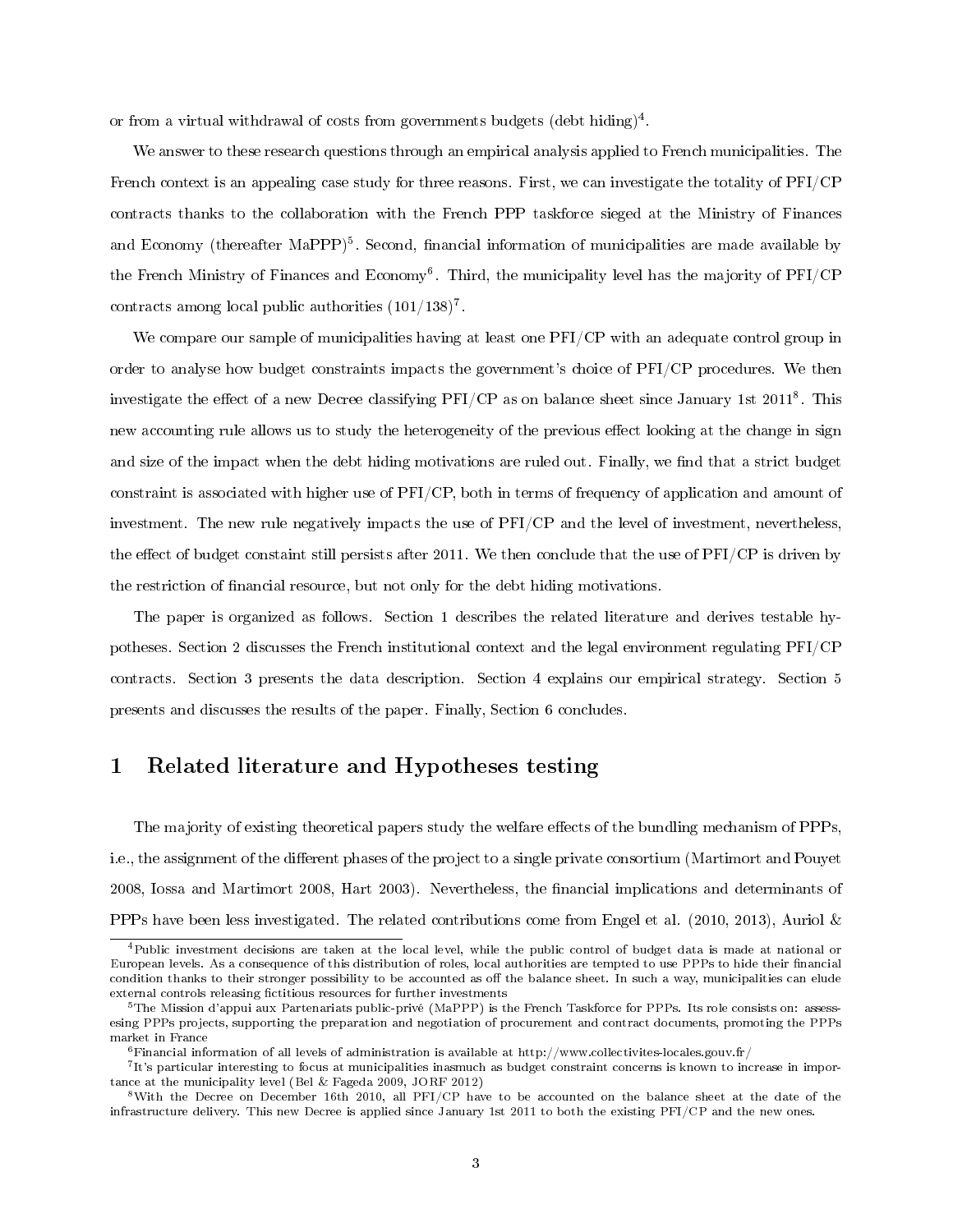Picard (2013) and Buso (2013). They study the public finance implications of PPPs, focusing on analysing how the distortionary taxation<sup>9</sup> can affect the choice between PPPs and TP. According to Engel et al. (2013), a higher shadow cost of public funds  $(\lambda)^{10}$  isn't a sufficient argument to prefer the private provision of services in a multiperiod context, as the resources saved by a government during the early period of the investment are offset by giving up future revenue flows to the concessionaire. On the other hand, Auriol & Picard (2013) find out as this shadow cost $\lambda$  comes to be relevant in comparing the public regime and the "Build Operate" Transfer" contracts  $(BOT)^{11}$  for the realization and operation of a public facility. Their paper is developed in a different context with respect to Engel et al. (2013); the model assumes that the concession holder is allowed to operate under laissez-faire regime. Furthermore it faces a much weaker information asymmetry with their own manager compared to the government. Following a different approach, a similar result is reached by Buso (2013). His theoretical model is built under a context of asymmetric information; nevertheless, the level of public service provision is set by the government both under TP and PPPs. Within this framework, the saving of distortionary costs, under PPPs, comes from the long term involvement of the private agent that benefits the government in terms of lower need of investment's incentives.

On the other side, most of the empirical papers aim at detecting the economic and non economic factors able to explain the private involvement in the public services delivery (Bel and Fageda 2009, 2010, McGuire et al. 1987, Miralles 2009, Dubin and Navarro 1988 and Picazo-Tadeo et al. 2012). Starting from this strand of literature, there are few works that focus on PPPs and their determinants (Hammami et al. 2006, Albalate et al. 2012, Russo & Zampino 2010, Krumm & Mause 2012). Hammami et al. (2006) provides a cross country analyses showing that PPPs are more frequent in countries characterized by large markets, high demands and good institutions. Furthermore past experience in PPPs as well as high government debts are important factors able to explain the selection of this investment option. Differently from the previous study, Albalate et al. (2012) create an index that captures the degree of private participation in each contractual forms with the purpose of testing the drivers of contract choices in agreements that correspond to different levels of private involvement. They examine several political and economic variables finding that the probability of having large private involvement in single projects is much larger than in network projects. Further elements that explain the degree of private participation are the fiscal variables and the jurisdiction's level of debt-stress or tax burden. However, political variables do not appear signicant in explaining the contractual choice.

9

Costs imposed to taxpayers to collect funds for financing the investment.

 $10$ Opportunity cost from investing in this project instead of financing alternative public goods, it can be higher when the government spending capacity are lower (budget constraints) 11

BOT contracts are PPPs where the private partner is in charge of the building, operational and financial tasks.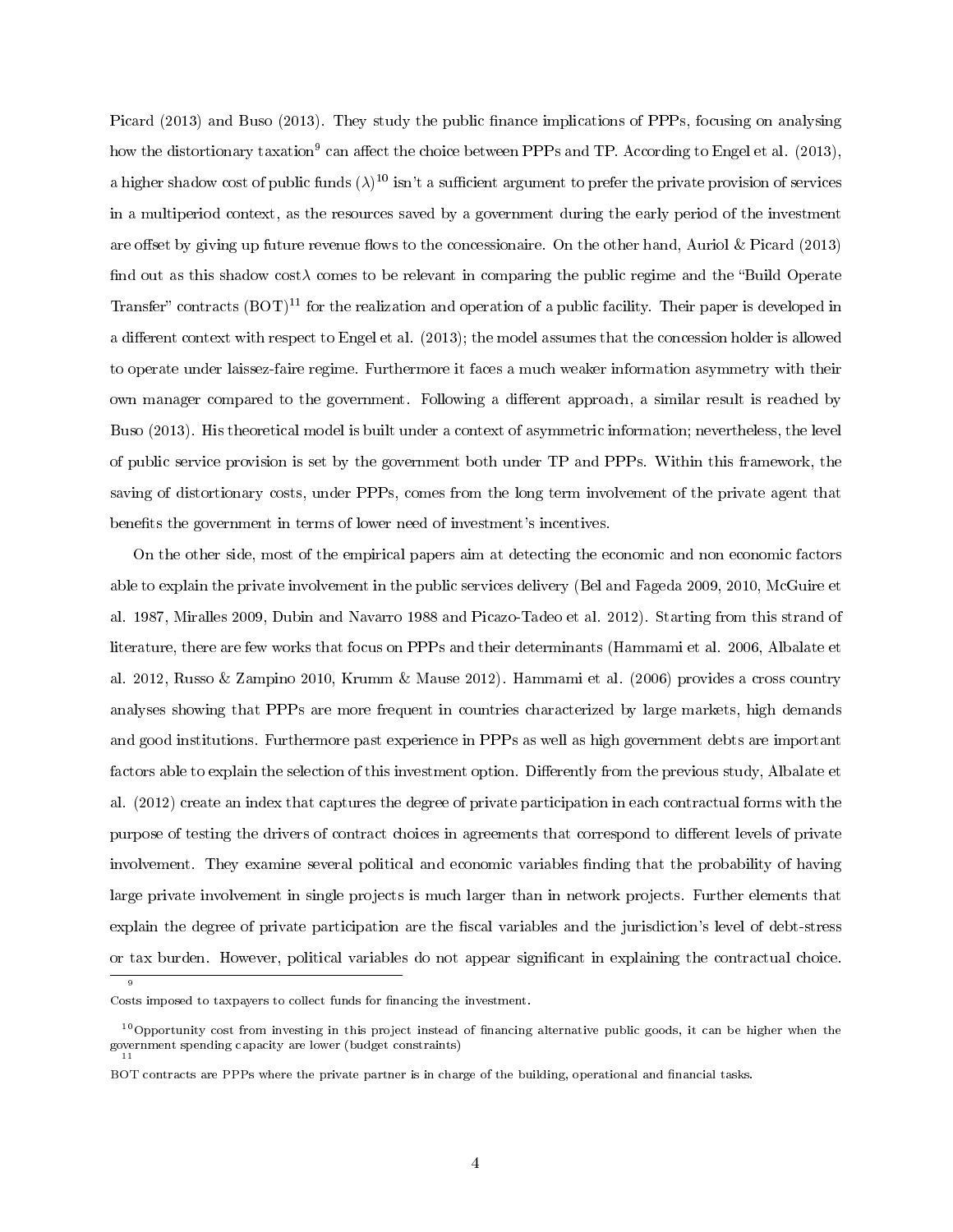Russo & Zampino (2010) and Krumm & Mause (2012) try to find evidences about correlations between PPPs investment and municipal budget data. Their paper are developed respectively in the contexts of Italy and the UK. Both of them show a strong positive relationship between number of PPPs and negative local budgetary outcomes. An explanation for this result stays in the opportunistic behavior of the public buyer. Nevertheless there is the possibility (mentioned by Russo & Zampino 2010) that PPPs can be used as useful adjuvant treatment in order to overcome the deficit trouble.

The mentioned empirical studies highlight a connection between the government financial constraints and the organizational structure of public investments, but they don't provide a motivated explanation for their results. Our paper adds to this literature in that we examine alternative channels that motivate French municipalities to use PFI/CP instead of TP where resources are scarce. Indeed, using data about PFI/CP in French municipalities context, we aim at testing the following hypotheses.

At first, we expect budget constrained governments to choose those structures that are able to release public funds.

 $\bullet$  H1: The use of PFI/CP is positively associated with public budget constraints;

Second, we expect debt hiding as a possible, but not unique motivation able to explain the budget constraint effect.

• H2: Without debt hiding reasons, the impact of budget constraints on the use of PFI/CP should decrease remaining positive.

### 2 Institutional details

In this Section, we first focus on the description of French municipalities' budget elaboration and control processes. Then, we analyze how the accounting rule of PFI/CP contracts can lead to debt hiding behaviors. Finally, we present the new accounting rule since 2011 which could limit this opportunistic motivation of using PFI/CP.

#### 2.1 French municipalities and the budget constraint

French municipalities count 36 thousands and are called "communes". They represent the fifth administrative level of France. Each one has a mayor and a municipal council who jointly manage the administration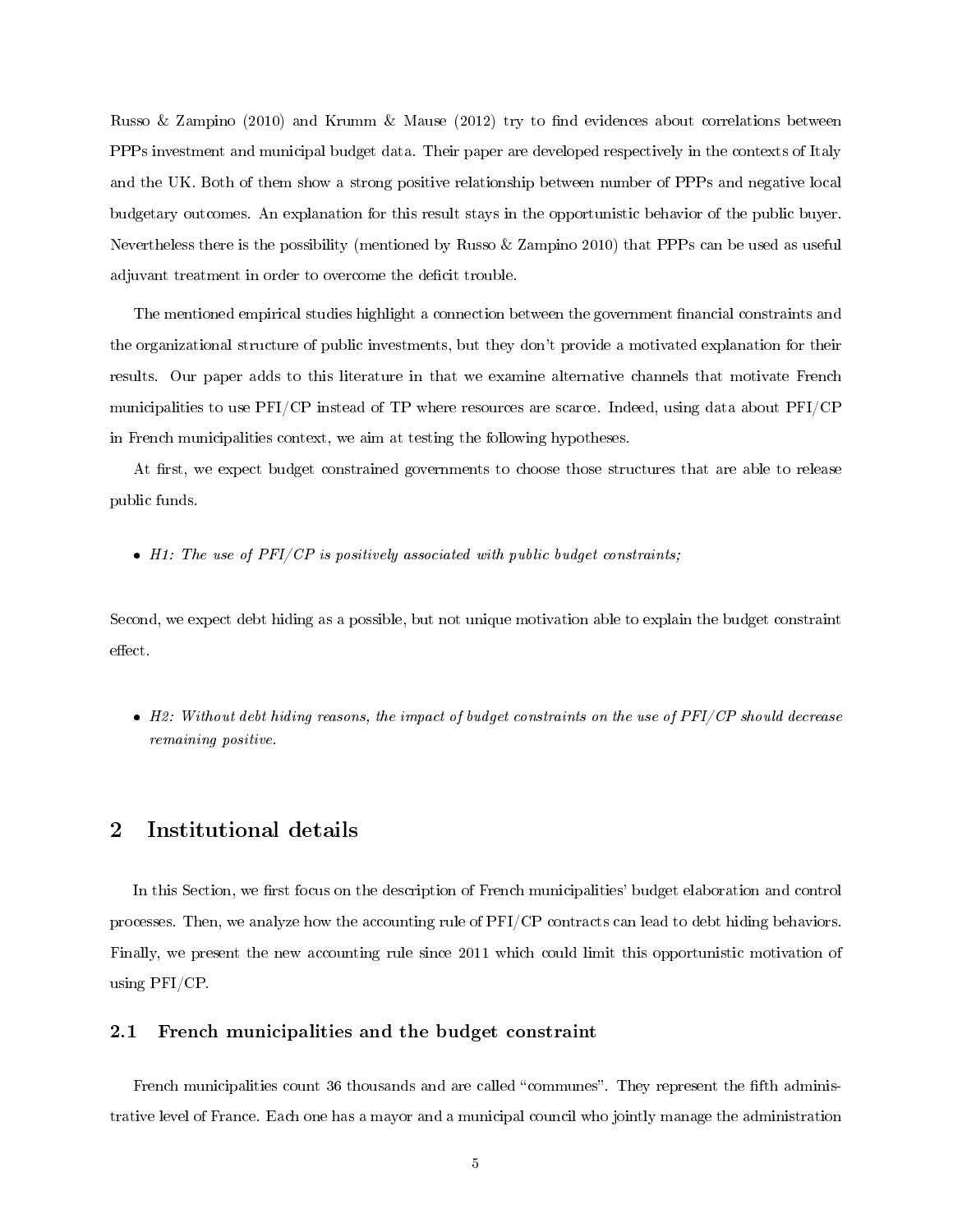with exactly the same powers (no matter the size of the commune). In terms of investment, they are in charge of: pre-primary and primary schools, libraries, cultural and sport centers, urban equipments. With the principle of municipal self-government, much freedom is left to the municipality for the investment organization and financing. However, their budget is constrained as they have to achieve a balanced public account, both for the investment and the operation sections.

Following the General Code for Local Authorities<sup>12</sup>, annually, municipalities are obliged to specify a balanced budget for the coming year, which should contain a plan for the balancing of the investment and the operating budgets. The operating revenue is mainly composed by local taxes and government grants. The operating expenses are those related to the on-going operation of the municipality: staff salaries, maintenance costs of infrastructures, expenses related to the municipality's missions, financial cost of existing debt. The investment revenue is composed by several sources. The surplus of the operating budget is the main revenue of the investment budget (42% in 2012). Government transfers and grants represent 24%, duties 10%, and finally local taxes and loan represent the remaining  $24\%^{13}$ . The investment expenses cover the payment of the annual debt services, as well as new investment in infrastructures. It is important to emphasize that municipalities are only allowed to take loans for new investment. Once the infrastructure is built, another loan can not be taken to cover debt services.

As enacted in the Consitution in 2008, the balancing of public accounts is also required as a multiannual objective. This objective is controlled by two levels: the Administrative Courts and the Regional Court of Accounts (Chambre régional des Comptes). The first control includes the Prefect supervision on the effective balance of municipalities' accounts, as well as the possibility for administrative courts to take actions against a misuse of power of the Mayor. The second instrument aims at checking both the ex ante achievement of the budget balanced requirements and the ex post excessive deficits with respect to the budget balanced targets  $(5 \text{ to } 10\%)$ <sup>14</sup>). Nevertheless, the control procedure normally takes the form of support rather than sanctions.

In such a context, heavily indebted municipalities have higher levels of budget constraint to achieve their infrastructures investment strategies<sup>15</sup> (JORF 2012). Indeed, the existing debt is a burden for both the operating and the investment budget of municipalities: high existing debts drive higher levels of nancial costs (which are part of the operating expenses) and higher levels of annual debt services (which are part of the investment expenses). As consequence, the only way for these municipalities to achieve the same level of investment as other municipalities would be taking larger and more costly loans from commercial banks.

#### 2.2 Public Private Partnership and Debt Hiding possibility

Within this context,  $\text{PFI/CP}$  (and  $\text{PPPs}$  in general), since accounted as off balance-sheet following the

 $12$ The General Code for Local Authorities (Code général des collectivités territoriales - CGCT) in France includes laws and regulations applied to the three main levels of local authorities: municipality, department and region.

 $^{13}$ Data come from the Ministry of the Interior: http://www.collectivites-locales.gouv.fr/files/files/OFL\_2013%282%29.pdf

<sup>14</sup>10% for municipalities with a population that is less than 20 thousand citizens, 5% otherwise

<sup>&</sup>lt;sup>15</sup>The Report of the Journal Officiel de la République Française stated that the level of public investment in France had slown down in the 90s due to a hard budget constraint and a high level of public debt (JORF 2012)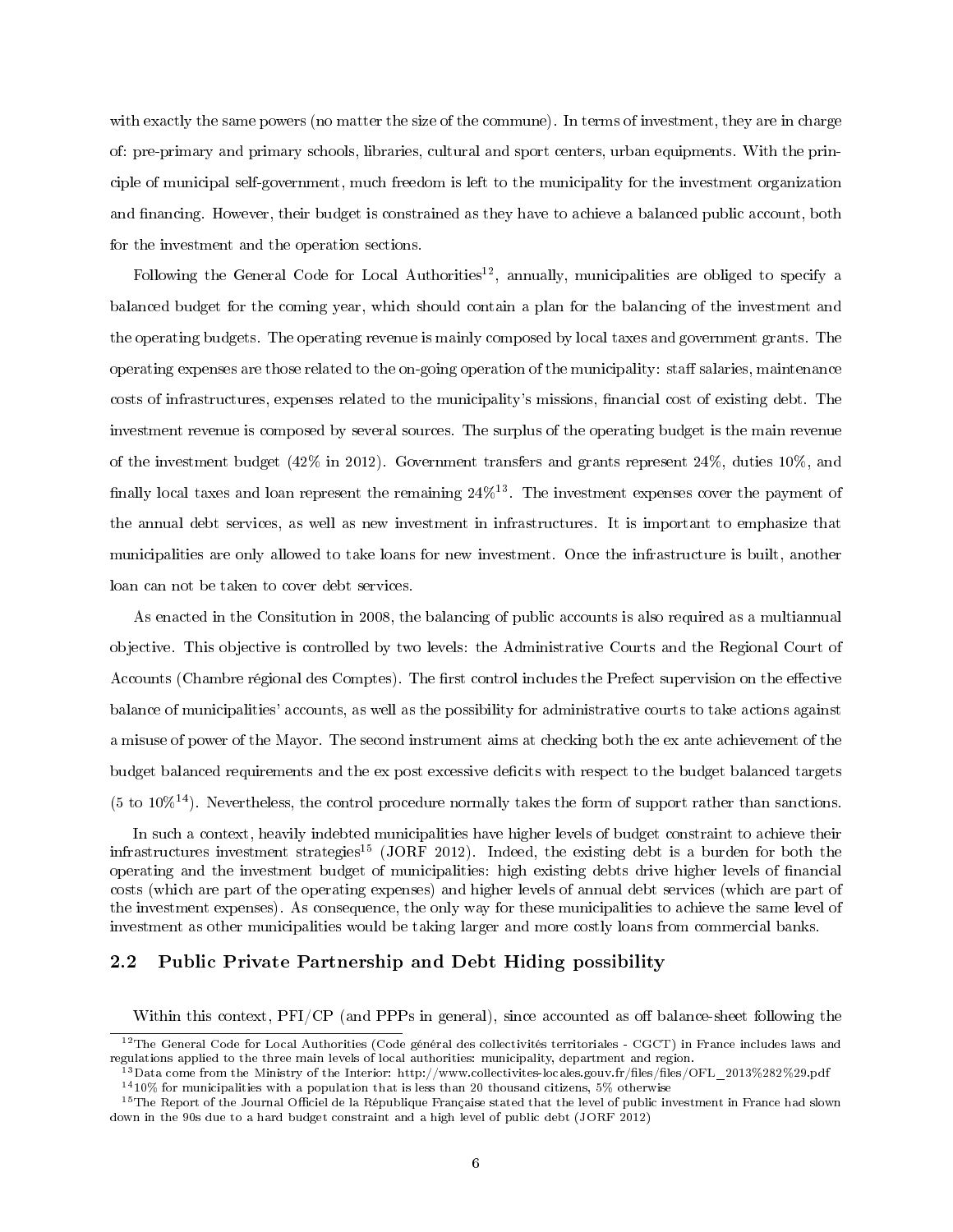Eurostat decision in 2004, seem to be a possible solution to release budget constraints. The Eurostat rule classifies infrastructures realized through PPPs as non-governmental if the construction risk and at least one of either availability or demand risk are transferred to the private operator. Thereby, PFI/CP was accounted based on the logic of accrual accounting: the annual payment related to the investment, financial and operating costs was reflected in the public account; the remaining part was accounted as a multiannual plan of payment in an appendix to the balance-sheet. As a consequence, the debt corresponding to PFI/CP did not appear on the public account. This accounting rule increases incentives in favor of PFI/CP procedures, as stated by the House of Commons (2011): "given the salience of the public debt statistics in the current political climate, the attractiveness of the PFI method for any government has been evident whether it provides value for money of not".

Since January 1st 2011, the new Decree requires that PFI/CP commitments are no longer recognized off the balance sheet, both for existing and new projects. Based on the logic of control introduced by the International Financial Reporting Standards (thereafter IFRS), this new rule leads to the recognition of the asset and of the corresponding debt as soon as the infrastructure is delivered. In other word, on the balancesheet, the capital value of the investment is recorded within the assets, while the already-paid investment and the remaining debt are recorded within the liabilities. The implementation of the new regulation ensures a greater transparency on the real nancial situation of the governmental body and might signicantly reduce the temptations to choose PPPs for hiding the debt (Dupas et al. 2012).

### 3 Data description

#### 3.1 Initial database

Our data are collected in collaboration with the French Ministry of Finances and Economy. Data for PFI/CP contracts are collected with the MaPPP department. Information as the investment amount, year of signature and the contract sector have been coded. Among the totality of 138 local PFI/CP that have been signed since its creation in 2004 to August 2013, 101 are at the municipal level. These are very small and very big municipalities; the smallest counts 2500 habitants, while the biggest counts 847 thousand habitants. They invest in average 25 million of euros each year and are heavily indebted. Their debt represents on average 89,7% of the budget, while the national average is 77%. Their annual debt payment represents in average 12% of the budget. The mayor of these municipalities can be both from right-wing (52%) and left-wing (38%).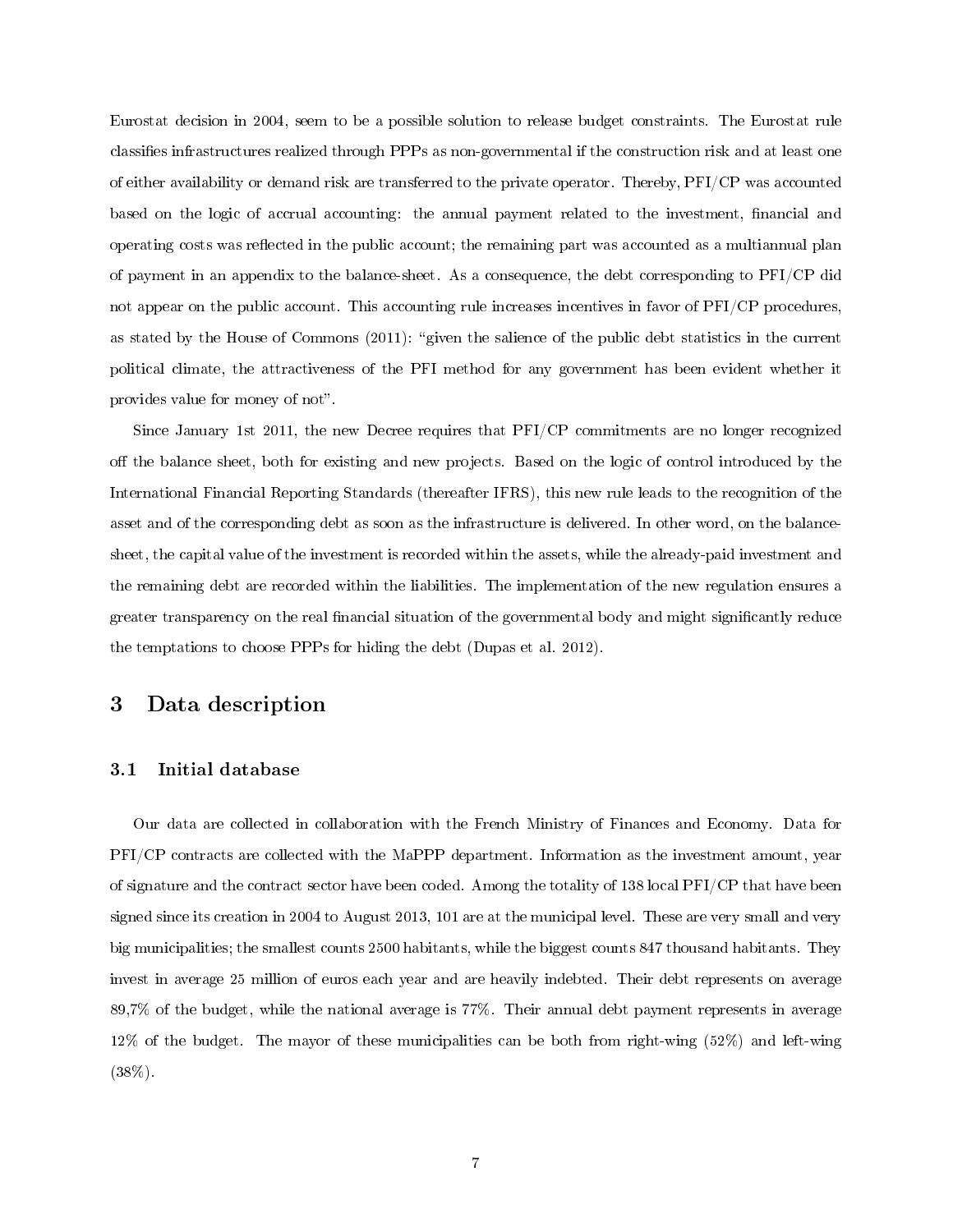



Figure 2 and 3 describe the investment in PFI/CP of these municipalities. The main sectors where municipalities use PFI/CP are public equipments and culture  $\&$  sport equipments<sup>16</sup>. Other sectors are waste

<sup>&</sup>lt;sup>16</sup>Public equipments under PFI/CP are almost public lighting projects. Culture and sport equipments are mainly composed by stadiums and theatres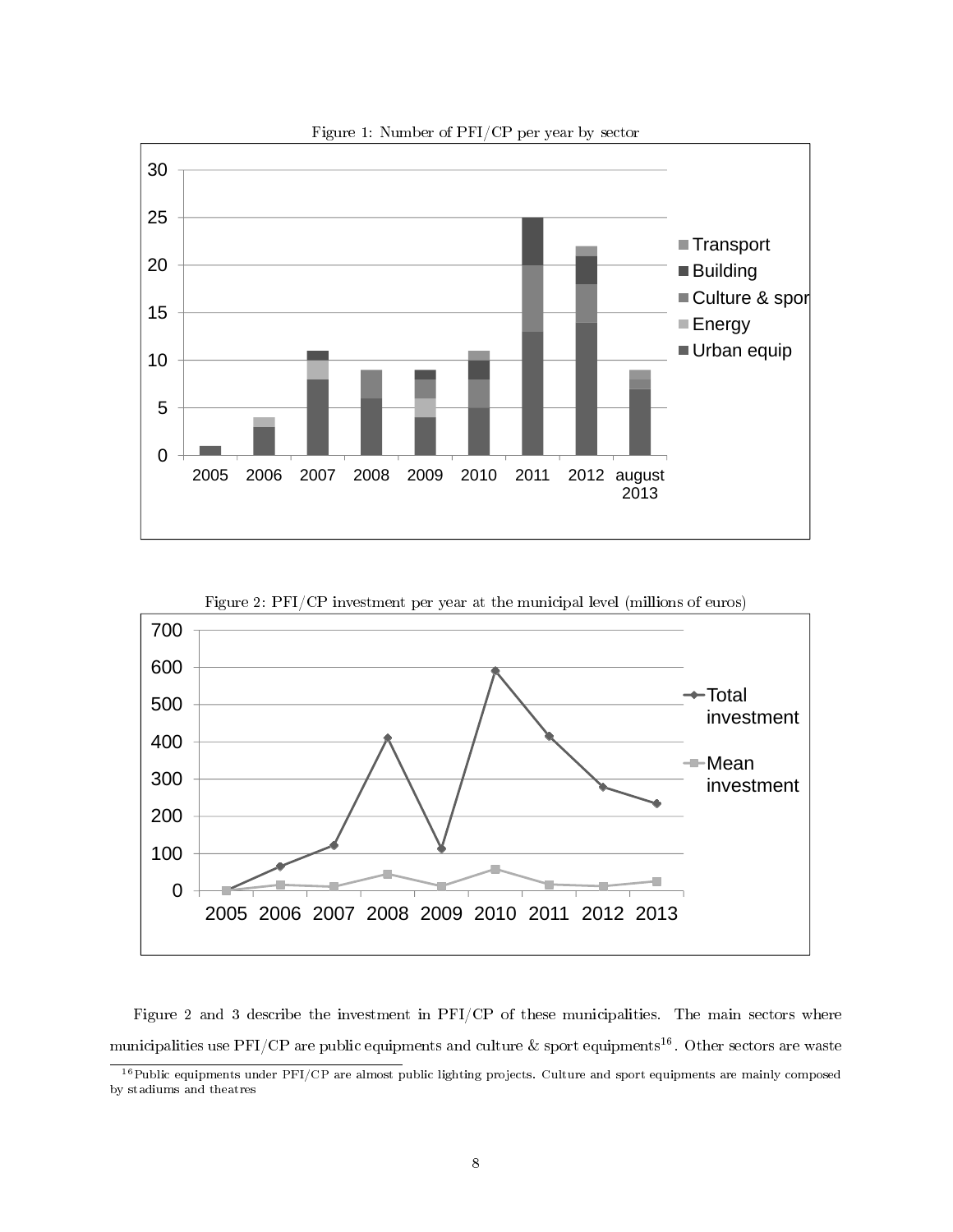treatment/energy and buildings<sup>17</sup> (Figure 1). In terms of number of concluded PFI/CP, we observe a slow adoption by French municipalities of this new kind of contracts. Created in 2004, it's only in 2007 that PFI/CP became popular with 13 signed contracts at the municipal level. This trend can be explained by a multi-step procedure before the conclusion of a  $PFI/CP$  (Saussier & Tran 2012). Since then, we observe an increasing number of PFI/CP per year till 2011; thereafter, the number of total contracts is still significant, but the trend is negative (Figure 1). Our sample includes 55 contracts before 2011 and 56 after 2011 (Figure 1). In terms of investment amount in PFI/CP, even if the total investment amount per year has decreased after 2010, the average per contract stays fairly stable (Figure 2). It is also worth mentioning that six municipalities have more than one PFI/CP.

#### 3.2 Control group

The first dataset we built doesn't permit the distinction between municipalities that have chosen different investment options. To overcome this limit, we need to create a control group within the French municipalities (about 36000 observations) that have selected alternative investment options, e.g. Traditional Procurements.

With the aim of performing a suitable comparison, we choose a matching strategy that allows us to create a control group as similar as possible to our treatment group in terms of observable characteristics. The use of the matching strategy as choice-based sampling designs is already discussed in the literature (Rosenbaum & Rubin 1985, Rubin & Thomas 2000, Abadie et al. 2007, Heckman & Todd 2009) and is frequently chosen in evaluation studies to reduce costs of data collection in situations where the potential population of control is much larger than the treatment sample.

The matching variables for our treatment group of municipalities having at least one PFI/CP are furnished by the National Institute of Statistics and Economic Studies (INSEE). We matched municipalities in terms of their need of public investments (population features), while the institutional side has not been taken into account for the sample selection. This strategy is coherent with our research analysis inasmuch as we would like to test what is the impact of the local government features (supply side) in selecting PFI/CP among municipalities with the same potential demand for these types of investments. We captured the potential local request through several variables regarding years 2009, 2010, 2011 that reflect: population size, area, number of accomodations, number of households, total income, total tax revenues, number of workers, number of unemployed people, the distribution for age of the population, the number of firms for different sectors and the number of SMEs (Small and Medium Enterprises).

The procedure we implemented requires several steps. First, we estimated the propensity score using a logistic regression and a nearest neighbours estimation; our dependent variable is a dummy describing if a

<sup>&</sup>lt;sup>17</sup>The building sector includes schools and administration buildings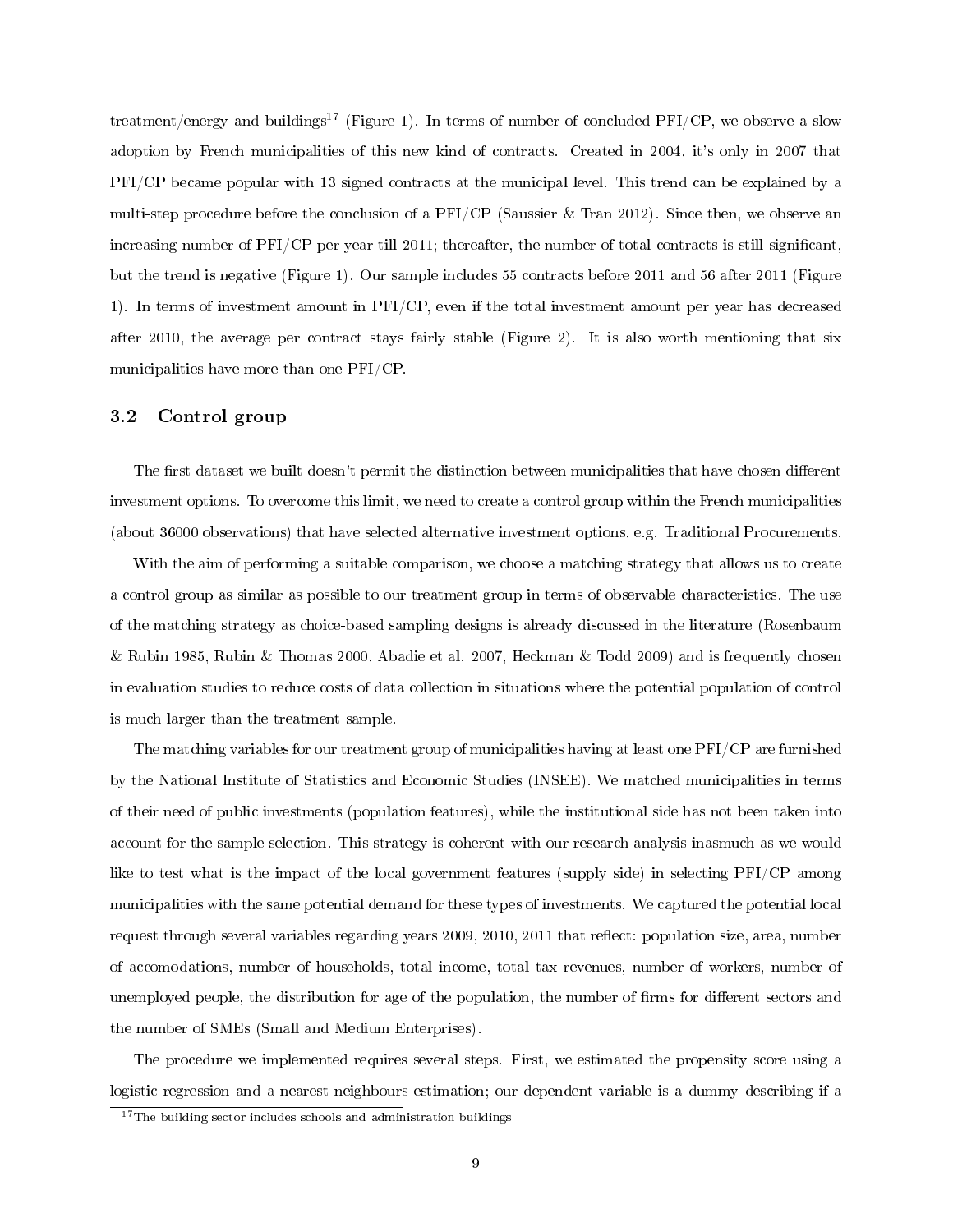municipality has undertaken or not a PFI/CP investment, while the covariates are the selected matching variables<sup>18</sup>. Second, we chose the two nearest neighbour observations in terms of propensity score for each municipality of our PFI/CP group.

At the end, we obtain a sample of 303 municipalities where 101 come from our initial database, while the remaining is our control group. As final step, we gathered the same financial information as the initial dataset for each municipality of our control group.

#### 3.3 Our final dataset

The final dataset allows us to compute the effect of budget variables on the use of PFI/CP instead of other contractual types<sup>19</sup>. Our strategy is based on the assumption that any observable and unobservable differences in terms of investment demand between the two groups are ruled out by performing the empirical strategy only over effectively comparable observations<sup>20</sup>. As a second step, we gathered a set of control data describing the supply side (municipalities' features) on the website of the French Ministry of Finances and Economy<sup>21</sup>. For each municipality, three sets of information are collected: financial budget dimensions (debt, investment, budget), political and geographical details, and institutional features.

Table 1 gives the main budget characteristics of the two groups in our dataset: Group "PFI/CP with 101" observations and group "No PFI/CP" with 202 observations. The level of investment in PFI/CP is on average 22.3 million of euros for the first group, and 0 for the other one. Municipalities in the first group are more indebted than the ones in the second group. The total debt in million of euros is about 66 for the first group, but only 46 for the second. The share of debt over budget is also higher for the group "PFI/CP" (90% versus 75%). On the other hand, we observe a higher level of investment in all kinds of contractual agreements for the second group (29 million of euros versus 25 for the group " $\text{PFI/CP}$ "). We conclude that municipalities in the group "No PFI/CP" have their own investment strategy, but they didn't choose PFI/CP as contractual agreements.

## 4 Empirical Strategy

In this section we describe the strategy we follow to investigate the effect of budget constraints on  $PFI/CP$ 

 $18$ We report the pstest that controls for the correct achievement of the matching strategy in Table 6 (Appendix)

 $19$ Our control group, that has been selected with a propensity score matching strategy, contains only municipalities that are comparable with the ones having at least one PFI/CP in terms of their investment demand

 $^{20}$ This assumption can seem too strong for a very heterogenous sample, but it is plausible for the French system that is characterized by a quite homogenous market and institutional framework

<sup>21</sup>http://www.collectivites-locales.gouv.fr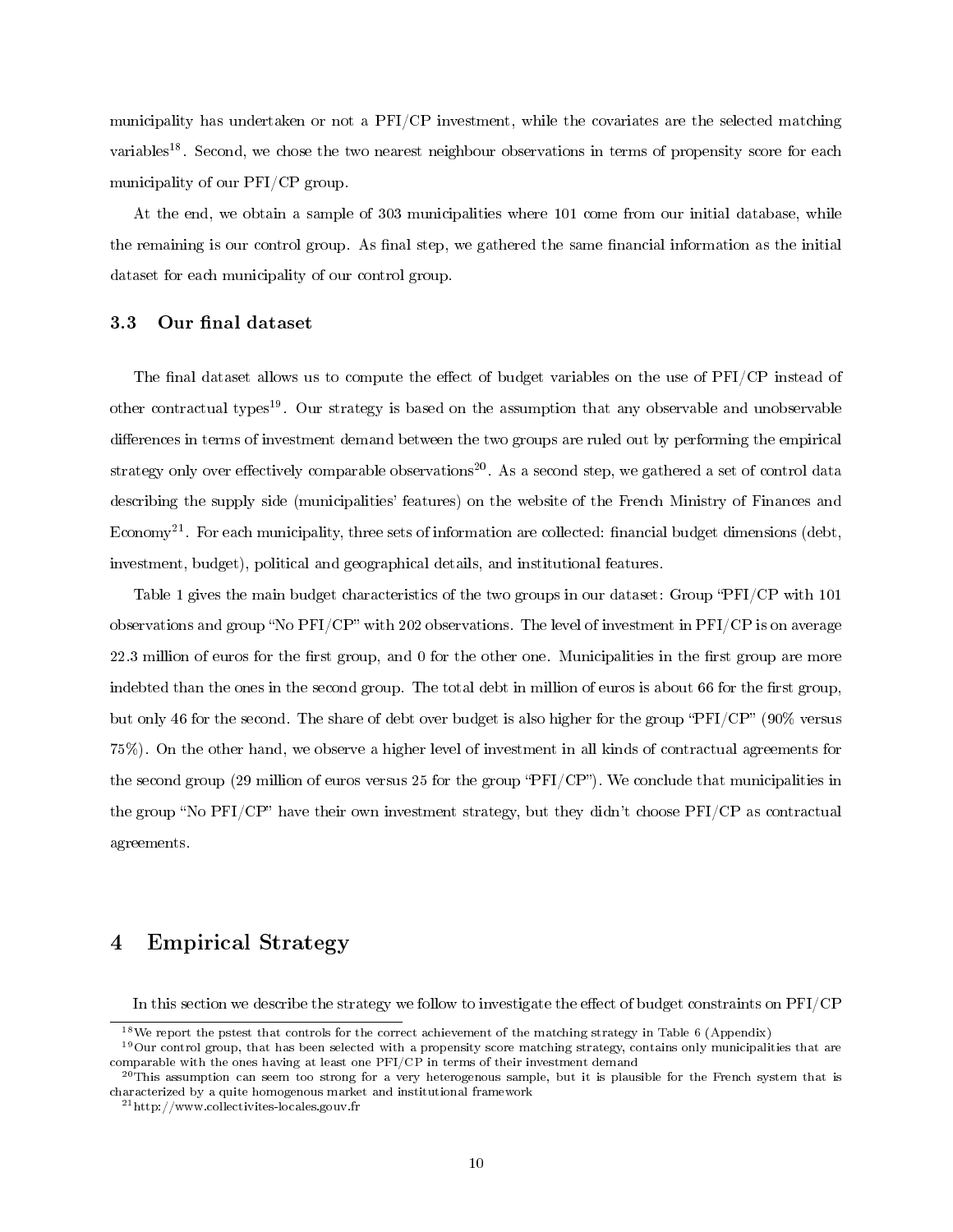|                                                         |        | Group « $\text{PFI/CP}$ » 101 obs   Group « No $\text{PFI/CP}$ » 202 obs |
|---------------------------------------------------------|--------|--------------------------------------------------------------------------|
| $\mathrm{PFI}/\mathrm{CP}$ investment ( $\epsilon$ mil) | 22.3   |                                                                          |
| PFI/CP choice                                           |        |                                                                          |
| Debt $(\mathbb{C} \text{ mil})^{22}$                    | 66     | 46                                                                       |
| Debt over budget                                        | 90%    | 75%                                                                      |
| Annual debt payment over budget                         | $12\%$ | 10%                                                                      |
| Investment ( $\epsilon$ mil)                            | 25     | 29                                                                       |

Table 1: Dataset description

investment and how this impact changes after the introduction of the new rule in 2011. The variables descriptions with the expected signs are reported in Table 6 in the Appendix.

#### 4.1 Dependent variables

As previously discussed, we are interested in explaining the use of PFI/CP by French municipalities. We first introduce  $pfi - choice$ , a dummy variable equalling to 1 for municipalities which have at least one PFI/CP, and 0 otherwise. As a developement of the analysis, we furtherly use  $pfi - invest_i$ , which is the log of the amount of investment in PFI/CP in thousand of euros by municipality i.

#### 4.2 Explanatory variables

The level of budget constraint of each municipality is measured by its level of debt. Data are collected for the two years preceding the contract signature. This choice is consistent with the idea of capturing ex ante budget constraints and permits to avoid problems of simultaneity. The t-1 information is the most close figure available before the conclusion of the agreement, while the t-2 data reflects the municipality financial condition when it started the investment procedure that takes, on average, two years from its beginning to its conclusion (Saussier & Tran 2012). The level of debt of each municipality is collected under several forms:

- $\bullet$  *debt<sub>i</sub>*: the log of debt in euros;
- $debt capite_i$ : the log of the debt per capite;
- $debt income_i$ : the log of the debt over income;
- $debt budget_i$ : the level of debt in percentage of the budget;
- $strate_i$ : the comparative debt over budget  $23$ ;
- $\bullet$  annuity<sub>i</sub>: the annual debt services;

 $^{23}$ the level of debt in percentage of the budget as difference with similar municipalities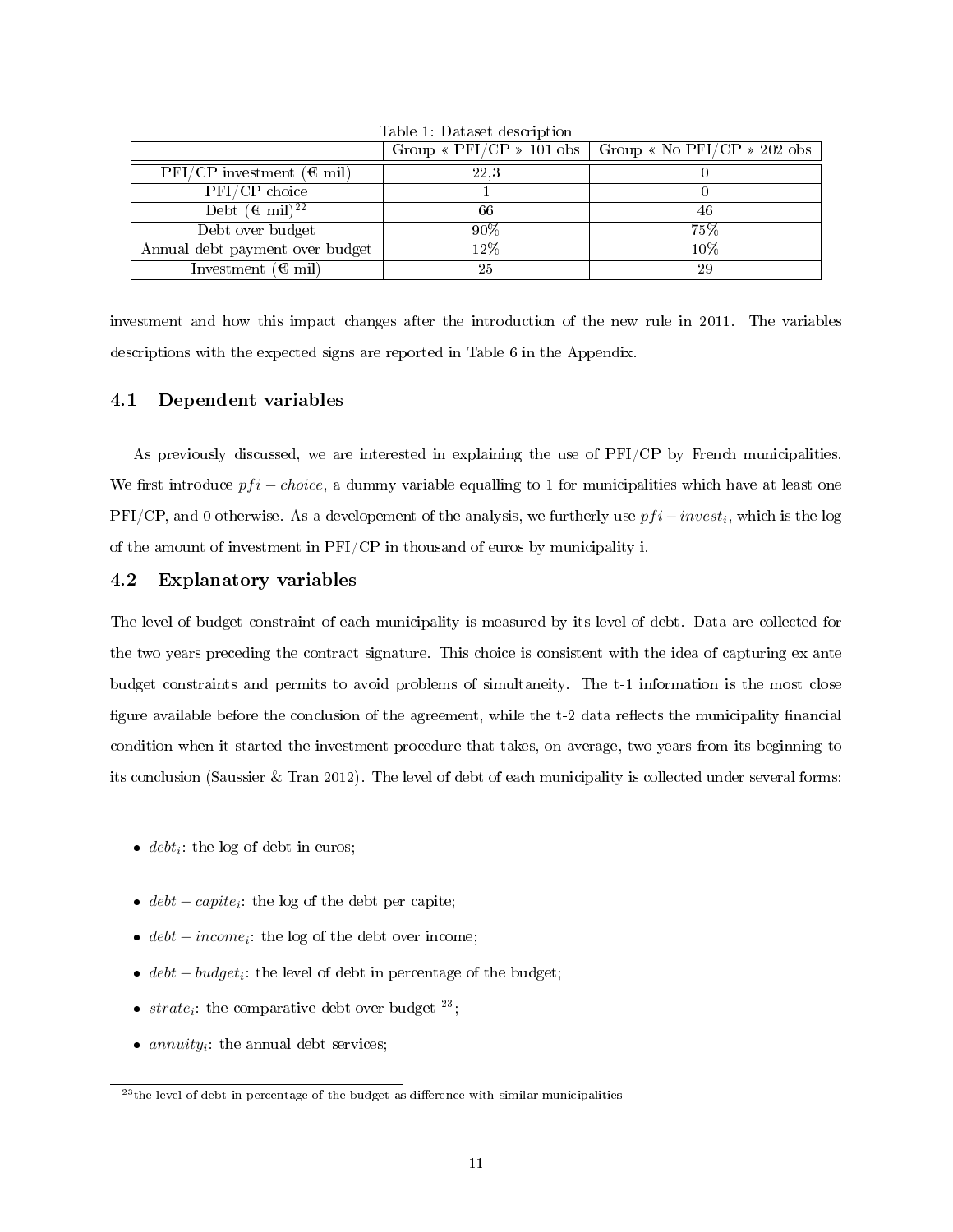•  $CAF_i$ : the financing capacity<sup>24</sup>.

The first four measures are stock variables that capture the ex ante exogenous situation of the municipality, while the last two measures are flow variables that describe how the municipality condition changes during the period preceding the investment start.

Debt hiding reasons for doing PFI/CP in France are ruled out in 2011. We take into account this legal discontinuity by introducing the variable rule that is equals to 1 when the contract signature was after January 1st 2011, and 0 for those investments previously signed.

#### 4.3 Control variables

Knowing that we are comparing similar municipalities in terms of population features, we select the remaining covariates that could influence both the dependent variable and the budget constraint proxy. Indeed, we collect all those information able to reflect the institutional aspect of the municipality, i.e.: nancial, political and geographical features.

At first, we consider financial variables that reflect municipalities' capacity to deal with the investment's demand. Then, we include:  $budget_i$  which is the log of the investment budget of municipality i, and investigation which is the log of investment amount of municipality  $i$ . For avoiding problem of simultaneity and for capturing the ex ante financial conditions, we collect information at t-1 and t-2 with respect to the investment year (both for the treated municipalities and for the corresponding matched observations). We don't expect municipalities that invest in PFI/CP contracts to invest more, on average, compared to control municipalities.

Then, we collect data capturing political and institutional features of the municipality. We first include the majority political party: Left for the left-wing party, right for the right-wing party, center for the center party. As stated by Krumm and Mause (2012), we expect the right-wing party to be more prone to invest through PFI/CP. Second, we introduce the variable mandate for considering the mayor term in office up to the investigated year. Third, we include  $EQI$ , which is the European Quality of Government Index at the regional level (Charron, Lapuente et al. 2012)<sup>25</sup>.

Finally, we take into consideration the geographical position of each municipality, geo, in order to investigate whether there is a trend toward PFI/CP choices among neighbour municipalities (Costa et al. 2013).

 $24A$  higher level of self-financing reflects a lower level of budget constraint

 $^{25}$ This index is the combination of the level of corruption, protection of the rule of law, government effectiveness and accountability at regional levels in the 27 EU Member States. The measures are collected in 172 EU regions, based on a survey of 34 000 residents across 18 countries (Charron, Lapuente et al. 2012).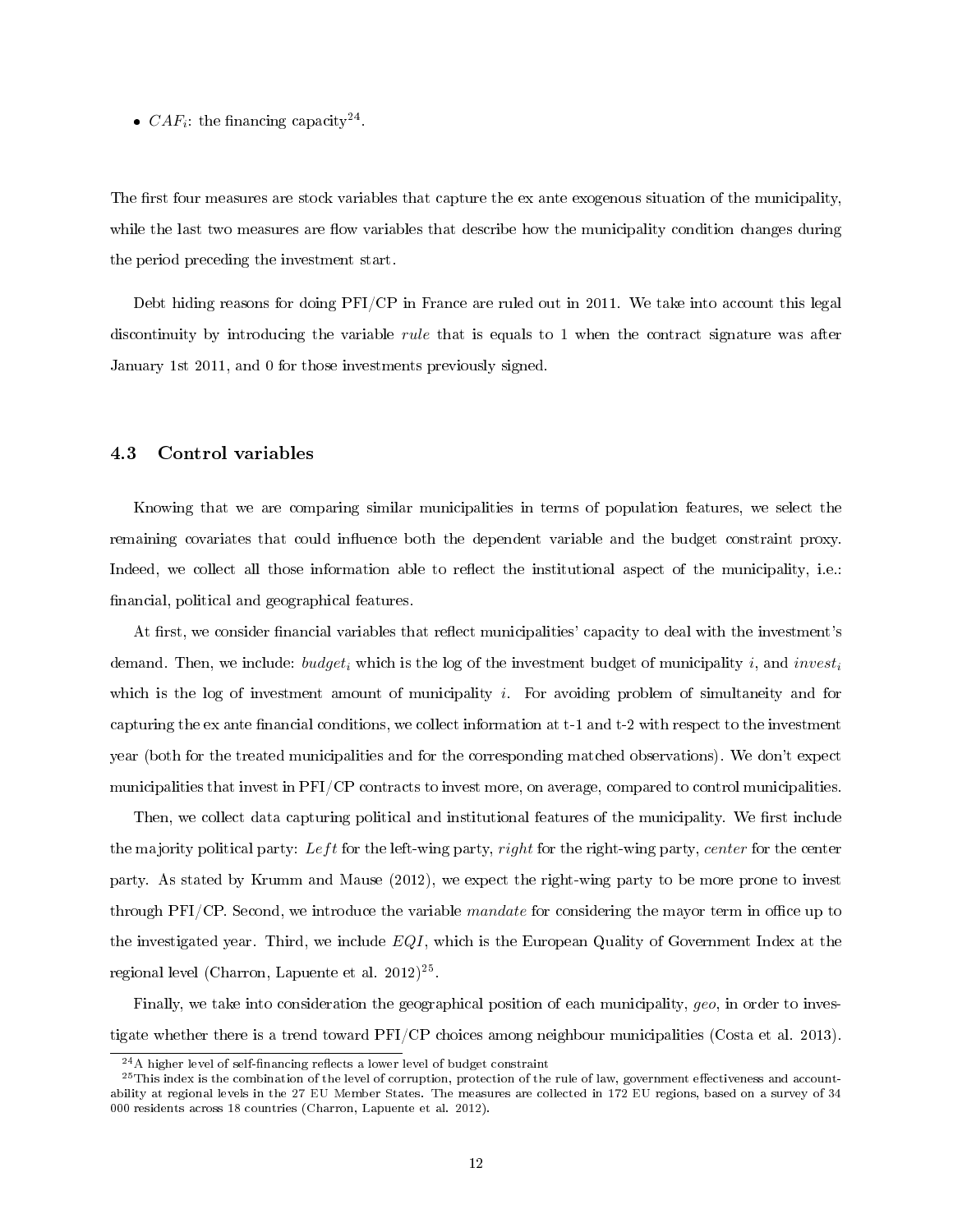According to the French telephone numbering plan, we divide France into 6 zones: Île-de-France, Northwest France, Northeast France, Southeast France, Southwest France, islands and overseas departments.

#### 4.4 Regression model

We use the described variables to test, through the following regression, the effect of the budget constraint of municipality i on the implementation of the PFI/CP project j:

$$
Y_{ij} = \beta_0 + \beta_1 debt_{ij} + \beta_2 rule + \beta_3 rule * debt_{ij} + BX_{ij} + \epsilon_{ij}
$$

 $Y_{ij}$  is the relevant outcome variable, either the the dummy variable equal to 1 for municipalities in the group "PFI/CP" and 0 otherwise or the log of the amount of PFI/CP investment;  $X_{ij}$  is the vector of covariates;  $debt_i$  reflects our budget constraint proxy<sup>26</sup>.

We study both the general impact of the budget constraint on the dependent variable  $(\beta_1)$  and the change of this effect after the introduction of the 2011 rule  $(\beta_3)$ . As already discussed, we expect that the budget constraint positively influences the PFI/CP adoption  $(\beta_1)$ , while we expect the coefficient  $\beta_3$  to be negative<sup>27</sup>.

Using the whole dataset of 303 observations, we first perform a PROBIT regression to investigate the budget constraint effect on the decision between doing or not a PFI/CP. As a robustness check, we test our research question on the amount of PFI/CP investment. In such a case, having a censored dependent variable (because of the 202 observations at 0 in our control group) we run a TOBIT regression.

In the analysis, it is assumed that municipalities first decide their desired level of investment; second, they choose the optimal organizational and financing mechanism. Both choices are endogenous; the first is supposed as driven by population's needs (demand side), while the method of investment is set at an institutional level (supply side). Because of the applied matching strategy, we don't expect that municipalities in our final dataset differ in terms of investment level (first choice), while they are different with respect to the chosen investment method (second choice). We use both the PROBIT and the TOBIT regressions to study the nature of this heterogeneity that we expect to be mainly driven by their financial conditions and budget constraints.

 $^{26}\mathrm{We}$  run a regression for each measure of the budget constraint

<sup>&</sup>lt;sup>27</sup> Indeed, the introduction of the Decree 2011 should rule out the debt hiding reasons for choosing PFI/CP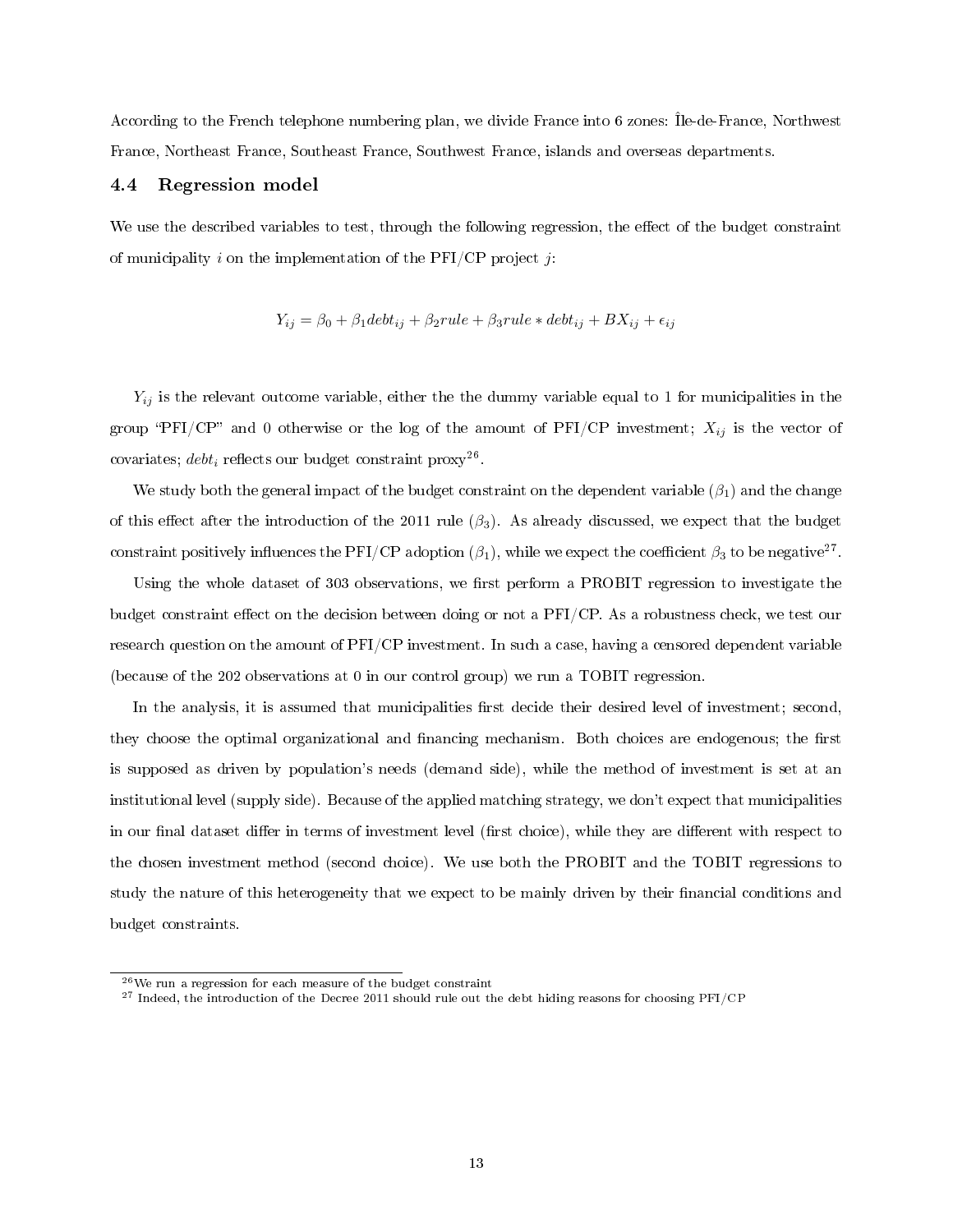## 5 Empirical results and economic interpretation

| Table 2: PROBIT estimation for the impact of budget constraint on PFI/CP choice |                  |                     |             |                   |
|---------------------------------------------------------------------------------|------------------|---------------------|-------------|-------------------|
|                                                                                 | $\left(1\right)$ | (2)                 | (3)         | $\left( 4\right)$ |
|                                                                                 | treatment        | treatment           | treatment   | treatment         |
| left                                                                            | $-0.499***$      | $-0.499***$         | $-0.528***$ | $-0.528***$       |
|                                                                                 | $(-2.87)$        | $(-2.87)$ $(-2.99)$ |             | $(-2.99)$         |
| rule                                                                            | $-0.237$         | $-0.239$            | $-0.209$    | $-0.205$          |
|                                                                                 | $(-0.22)$        | $(-0.22)$           | $(-0.19)$   | $(-0.19)$         |
| budget1                                                                         | 0.113            | 0.111               |             |                   |
|                                                                                 | (0.42)           | (0.40)              |             |                   |
| investment1                                                                     | $-0.353*$        | $-0.353*$           |             |                   |
|                                                                                 | $(-1.85)$        | $(-1.85)$           |             |                   |
| $debt-per-capite1$                                                              | $0.424***$       | $0.415**$           |             |                   |
|                                                                                 | (3.21)           | (2.03)              |             |                   |
| $rule * debt-per-capite1$                                                       |                  | 0.0135              |             |                   |
|                                                                                 |                  | (0.06)              |             |                   |
| budget2                                                                         |                  |                     | 0.131       | 0.140             |
|                                                                                 |                  |                     | (0.49)      | (0.52)            |
| investment2                                                                     |                  |                     | $-0.581***$ | $-0.583***$       |
|                                                                                 |                  |                     | $(-2.87)$   | $(-2.88)$         |
| $debt-per-capite2$                                                              |                  |                     | $0.532***$  | $0.559**$         |
|                                                                                 |                  |                     | (3.69)      | (2.52)            |
| $rule * debt-per-capite2$                                                       |                  |                     |             | $-0.0389$         |
|                                                                                 |                  |                     |             | $(-0.16)$         |
| $-cons$                                                                         | 0.832            | 0.832               | 0.839       | 0.832             |
|                                                                                 | (0.54)           | (0.54)              | (0.54)      | (0.53)            |
| N                                                                               | 303              | 303                 | 303         | 303               |
| $debt - post2011$                                                               |                  | $0.428***$          |             | $0.520***$        |
|                                                                                 |                  | (2.80)              |             | (3.20)            |

We first resume the PROBIT regression applied to the whole dataset in Table 2.

 $\boldsymbol{t}$  statistics in parentheses.

\*  $p < 0.10$ , \*\*  $p < 0.05$ , \*\*\* $p < 0.01$ 

In the regression the following variables are included: trend, the interaction between trend and rule, geographical dummies, mayor duration, population, income

The analysis consists on four parts. The first two regressions aim at testing what is the impact of the budget constraint at t-1 on the level of PFI/CP investment. The last two regressions replicate the analysis using as proxy for the budget constraint data at t-2. The effect is firstly studied for the entire period of interest (columns 1 and 2). Subsequently, the interaction variable between the *rule* and thebudget constraint index is introduced to compute the differential impact of the budget constraint after the introduction of the  $2011$  rule (columns 3 and 4). The post $2011$  statistic assesses whether or not the budget constraint effect is relevant after 2011 by testing the significance of the sum between coefficients  $\beta_1$  and  $\beta_3$ . The explicative variables (debt\_capite1 and debt\_capite2) represent the debt per capite of each municipality. This index is one of the most important gures that banks take into account for deciding the level and the cost of debt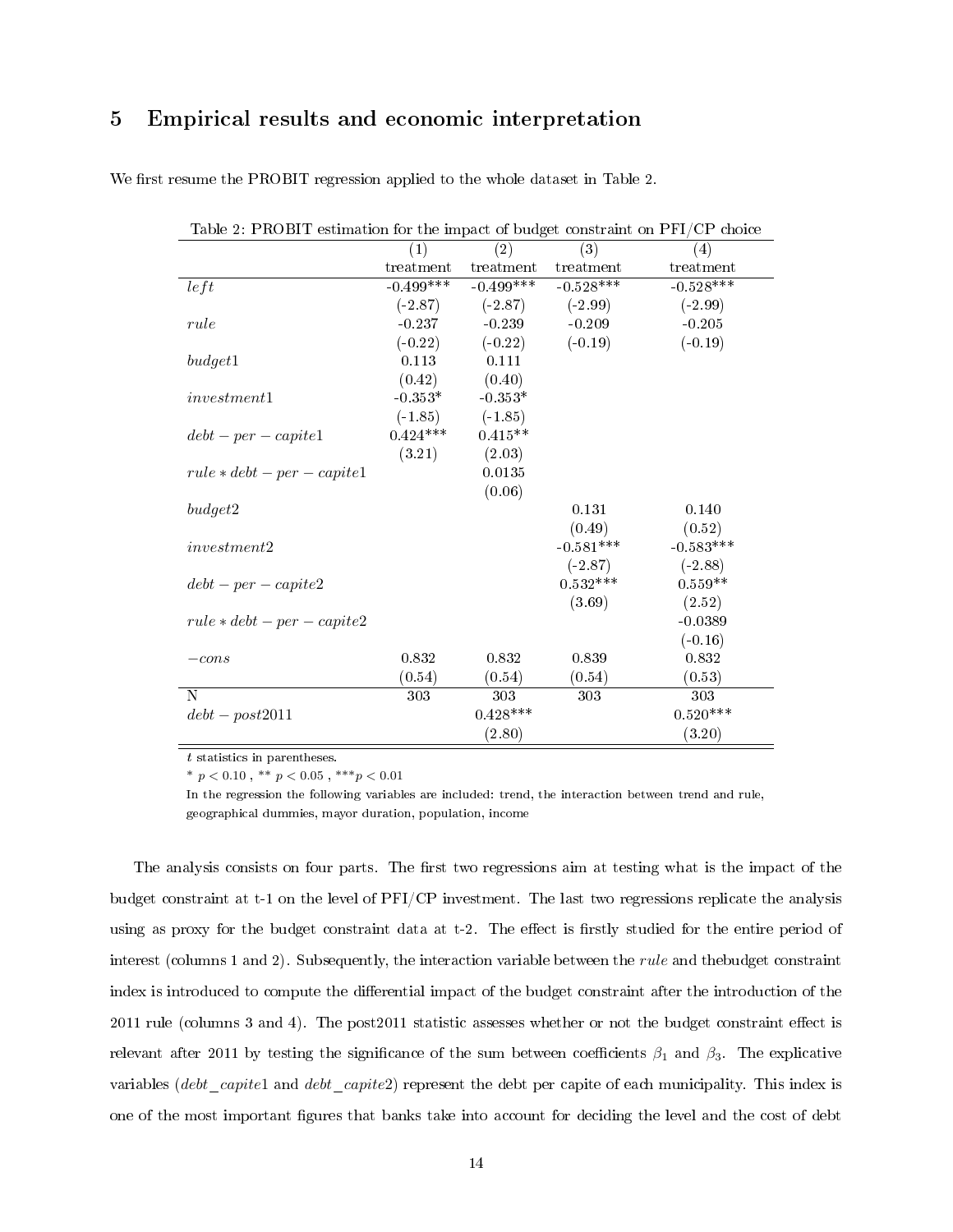granted to municipalities. The regressions with other budget constraint proxies as explanatory variables are reported in Tables 5 and 6 in the Appendix. Apart from the described control variables, we run the four regressions taking furtherly into account: the trend of the  $pfi - choice$  and its change after 2011, as well as the level of population at the investment time and the total municipality income in 2009<sup>28</sup>.

The coefficient of the debt stress variable is positive and significant both when the budget data are considered at t-1 (regressions 1 and 2) and t-2 (regressions 3 and 4). Thereby, the level of PFI/CP investment increases when the municipality is constrained in its ability to collect funds. We are not perfectly able to identify which channels drive this effect, nevertheless we can use the Decree in 2011 for testing the absence or not of debt hiding motivations. The coefficient of the interaction term  $rule * debt - per - capit1\&2$  is negative in most of the analysed specifications, but it is never significant (regression 2 - 4 and tables 5 -6). The post 2011 coefficient is positive and significance both considering the regressions in t-1 and t-2. We conclude that the impact of the budget constraint remains positive even after the introduction of the rule. Furthermore, the size of the impact doesn't really change considering the entire period of interest or just the post 2011 effect: from  $0.424$  to  $0.428$  in t-1; from  $0.532$  to  $0.520$  in t-2. This result confirms the presence of alternative reasons compared to debt hiding motivations for choosing PFI/CP investment in contexts of hard budget constraints.

Covariates that come out to be significant are: the level of budget, the political party and the level of total investment. The first variable reflects the economical size of the municipality and it highlights as, more the budget of the city is high, more the  $PFI/CP$  investment increases. The political party covariate confirms, instead, the conventional wisdom according to which PFI/CP investment are more incentivized by the right party (Krumm & Mause 2012). Finally, it's important to highlight the negative and signicant impact of the investment variables that capture the total long term investments ("total des emplois d'investissement" in the French municipality balance sheet) set up by municipalities. Controlling for the investment size, it's possible to observe how municipalities in the control group tend to invest more or at the same level of collectivities that have chosen PFI/CP. These result seem to confirm that we are comparing municipalities with equal demand for long term projects that have only selected different methods of investment.

The outcomes regarding the TOBIT regressions are described in Tables 7-8-9 in the appendix. The results substantially confirm the conclusion of the PROBIT analysis.

<sup>28</sup>We use previous income years when the 2009 information was not available.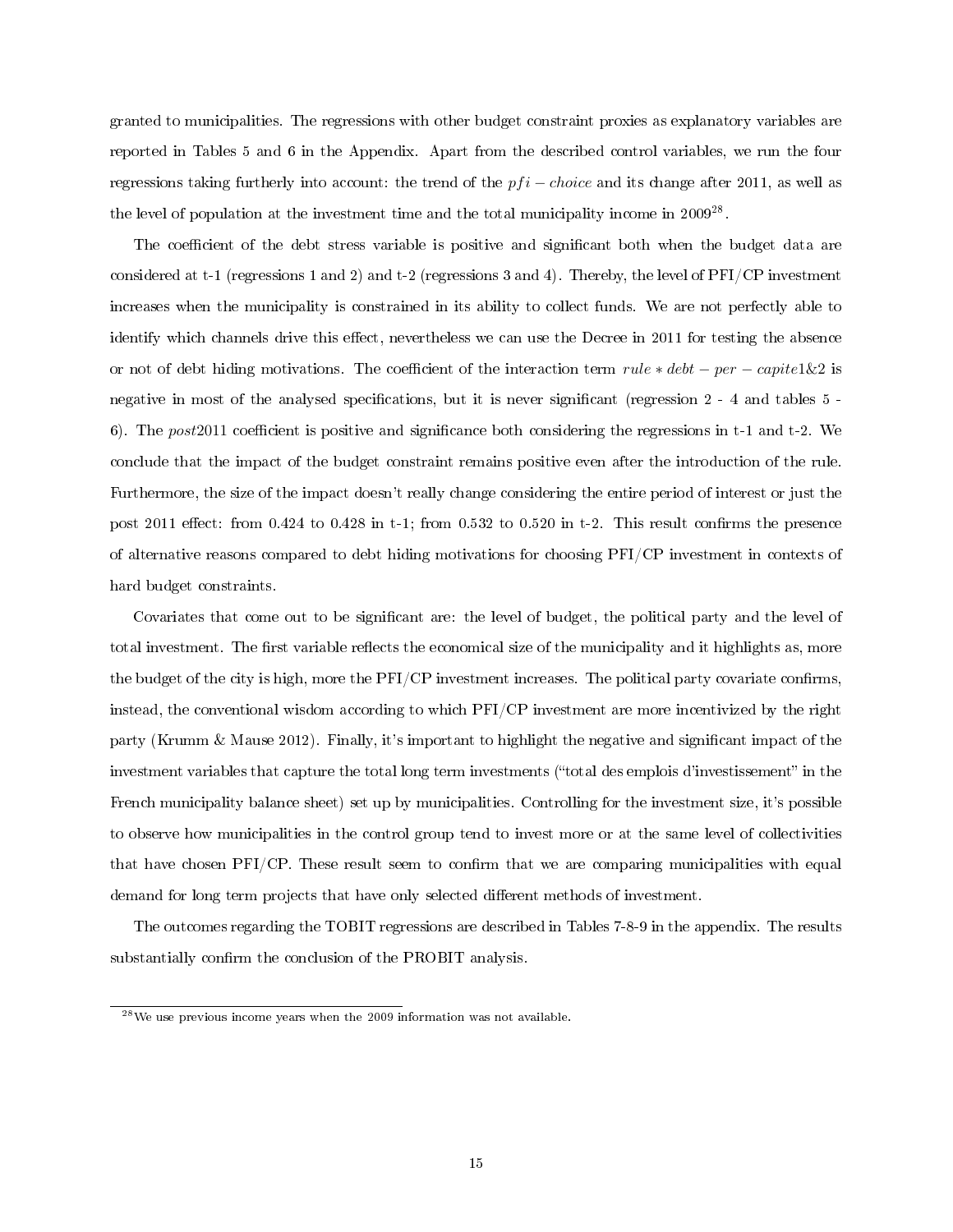#### 5.1 Interpretation and limits

The initial goal of this paper was the test of our hypotheses about the impact of public budget constraints on investment organizational choices. Thanks to the empirical analysis, we can finally state that the government's choice of doing or not a  $PFI/CP$  is affected by the level of financial stress; furthermore this impact cannot be exclusively explained by the accounting advantages that normally characterize PFI/CP projects. What is left to our interpretation is the discussion regarding the reasons that make budget constrained governments more inclined towards PFI/CP contracts. Apart from the debt hiding motivations, there are alternative channels that come from the literature or are discussed at a pratical level; i.e.:

- First, governments can face temporary liquidity constraints (Engel et al. 2013). In such a case, the upfront spending required by TP can become more expensive than future transfers required by PPPs (distortionary cost of taxation is higher now than in the future). This benefit holds unless the planner can decide to optimally postpone the project (Engel et al. 2013) or TP repayment systems can be delayed by mimicking the timing allowed under PPPs<sup>29</sup>.
- Second, the introduction of asymmetric information can affect the choice between PPPs and TP by giving relevance to the shadow cost of public funds. Indeed, governments, through PPPs, can entrust the investment decision to better informed agents (Auriol & Picard 2013) or save incentive rents thanks to the long term involvement of the private agent (Buso 2013).
- Finally, even after the introduction of the 2011 rule, debt hiding motivations could persist. This explanation should not be so relevant given the effectiveness of the French ordonnance in ruling out accounting advantages (see institutional paragraph).

On the other hand, what we capture with our results rests on the goodness of our empirical strategy. In order to validate the analysis, we perform several robustness checks<sup>30</sup>.

At first, we ask ourselves if we really answer our initial research questions. Indeed, it's not so clear whether our dependent variable captures different methods of investment or just different propensity to invest. In order to control for this possible objection, we perform the matching strategy, furthermore we collect data from municipalities' balance sheets as the size of the budget and the level of investment. As additional check, we run several regressions using as dependent variable our treatment dummy and as control variables

 $^{29}$ It is also important to highlight how high levels of public debt don't directly imply government liquidity constraints

<sup>&</sup>lt;sup>30</sup>The analyses we perform as robustness checks are available under explicit request to the authors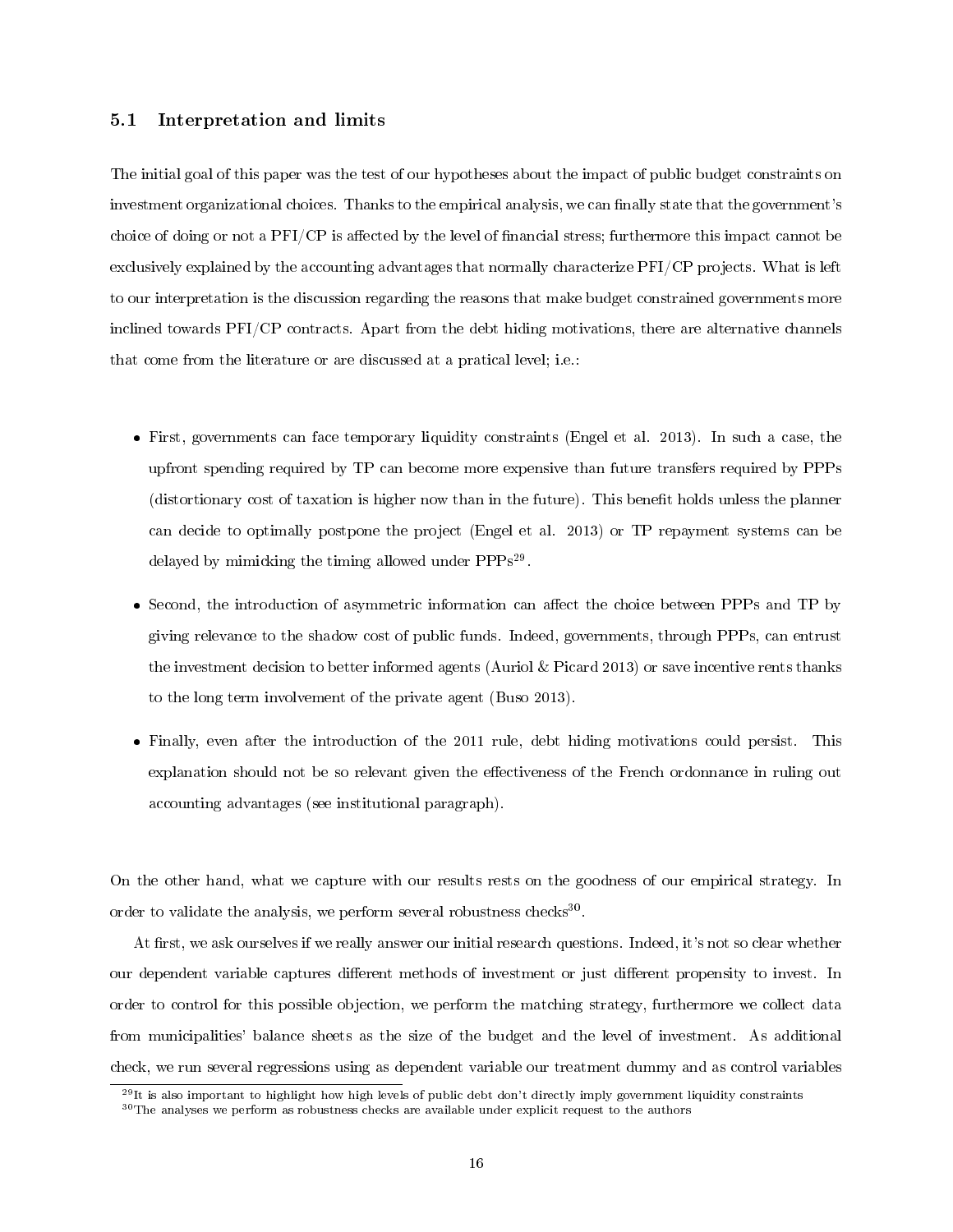covariates that reflect the same information we use for the matching strategy (population, income, area, nb of firm, nb. of workers etc.) in different periods of time  $(2010-2011, 2009, 2006-2008, 1999-2005)^{31}$ . Our main results are not affected by the included variables that come out not statistically significant. This control represents a test for our matching strategy and confirms that we compare similar municipalities in terms of propensity to invest (both in 1999 and 2011).

A second source of uncertainty stays in the interpretation of the interaction term between the accounting rule and the debt. In fact, the impact of the policy can be anticipated or posticipated by public buyers. We control, using different thresholds<sup>32</sup>, if the rule has its effects in previous or following years, but it's not the case. Furthermore, there could exist external factors influencing the trend of the budget constraint proxy that are also correlated with the PFI/CP dependent variables. An example would be the financial crisis that can make PFI/CP investment more costly for the public buyer, especially when the last is constrained in the total available resources (Marty and Tran 2013). This effect should overemphasize the potential impact of the rule, therefore we are potentially overestimating the size of the debt hiding motivations and underestimating the relevance of alternative channels.

Third, we check whether our PROBIT results are credible. We run as alternatives specifications regressions using LOGIT and linear probability models. Moreover we control whether the marginal effects comes out to be statistically significant. Both checks confirm the reliability of our results, showing how they don't depend on the chosen specification method.

Finally, we perform, as robustness check, another propensity score matching strategy including in the analysis all the local administration levels: municipalities, departments and regions. We use a smaller set of matching variables still furnished by the National Institute of Statistics and Economic Studies (INSEE) to derive a different control group. With this analysis, final outcomes don't substantially change<sup>33</sup>. As consequence, our results don't depend on the chosen matching variables and on the resulting control group.

## 6 Conclusion

In this paper we studied whether a public authority burdened by a hard budget constraint is more tempted from choosing  $PFI/CP$ , thereafter we examine the nature of this effect; i.e, is it just for debt hiding? We find that a budget constraint is associated with higher use of PFI/CP. However, while the new accounting

 $31$  Data in 2009, 2010 and 2011 are the same that we use for the matching strategy

 $32$ We control for every year and we always find not significative impacts

<sup>&</sup>lt;sup>33</sup>The analysis with the database that includes regions, departments and municipalities is developed in a precedent version of the paper, which can be made available under explicit request to the authors. The results we found are not qualitatively different from the ones presented in the current version of the paper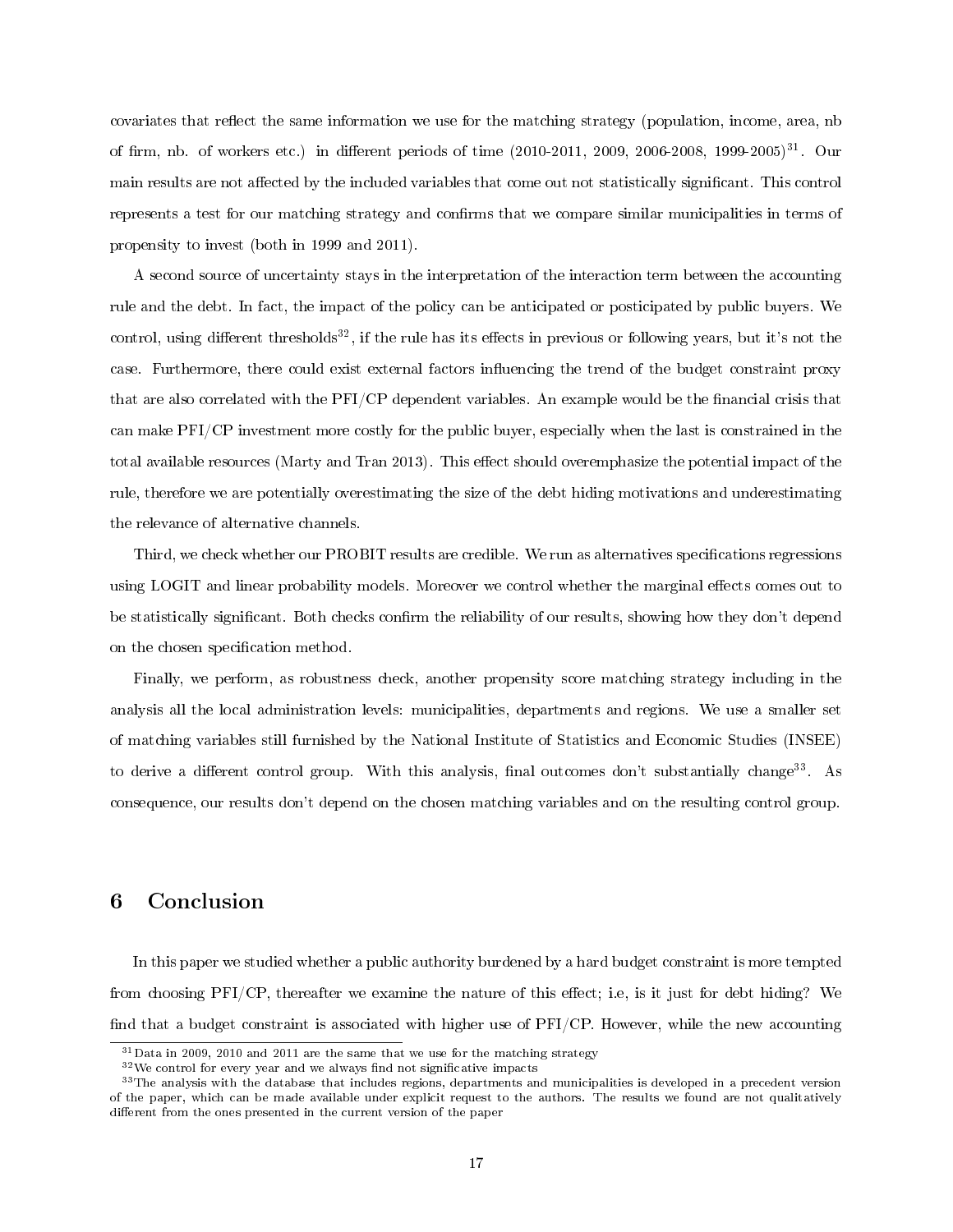rule in 2011 might signicantly changes the temptation for municipalities to hide debt and consequentially decreases the impact of financial pressure on  $PFI/CP$  investment, the budget constraint effect continues to be positive and significant. We therefore conclude that debt hiding is not the only motivation when financial stressed municipalities choose PFI/CP investment.

Our empirical result contributes to the literature inasmuch us it doesn't just detect the effect of budget constraints, but it looks at the possible motivations that induce constrained public authorities to choose PPPs; we finally discover that debt hiding reasons are not the only relevant. This paper is, at the best of our knowledge, the first direct empirical analysis on this topic.

From a practical point of view, the paper can partially explain why countries have stepped up their use of PPPs in recent years. Indeed, the OECD report in 2009 stated that PPPs had grown to comprise a portion, although not the majority, of capital budgets in several countries<sup>34</sup>. This evolution has experienced a temporary decline during the current crisis (EPEC 2011), nevertheless the long term trend is expected as positive (Wagenvoort et al., 2010). Our research faces with a very relevant problem in the current situation, where resources are scarce and much creativity is needed to incentivize the economic growth. Several extension are possible and further research are welcomed on the topic.

<sup>34</sup>The United Kingdom has had the longest experience, with PPPs currently comprising from 10% to 15% of the capital budget in recent years. France and Korea have had similar experience, with PPPs comprising 20% and 15% of those countries' capital budgets respectively. Portugal reported the highest payments for PPPs, representing nearly 28% of the national budget or 9.4% of GDP; projects could add up to nearly 20% of GDP eventually (OECD 2009).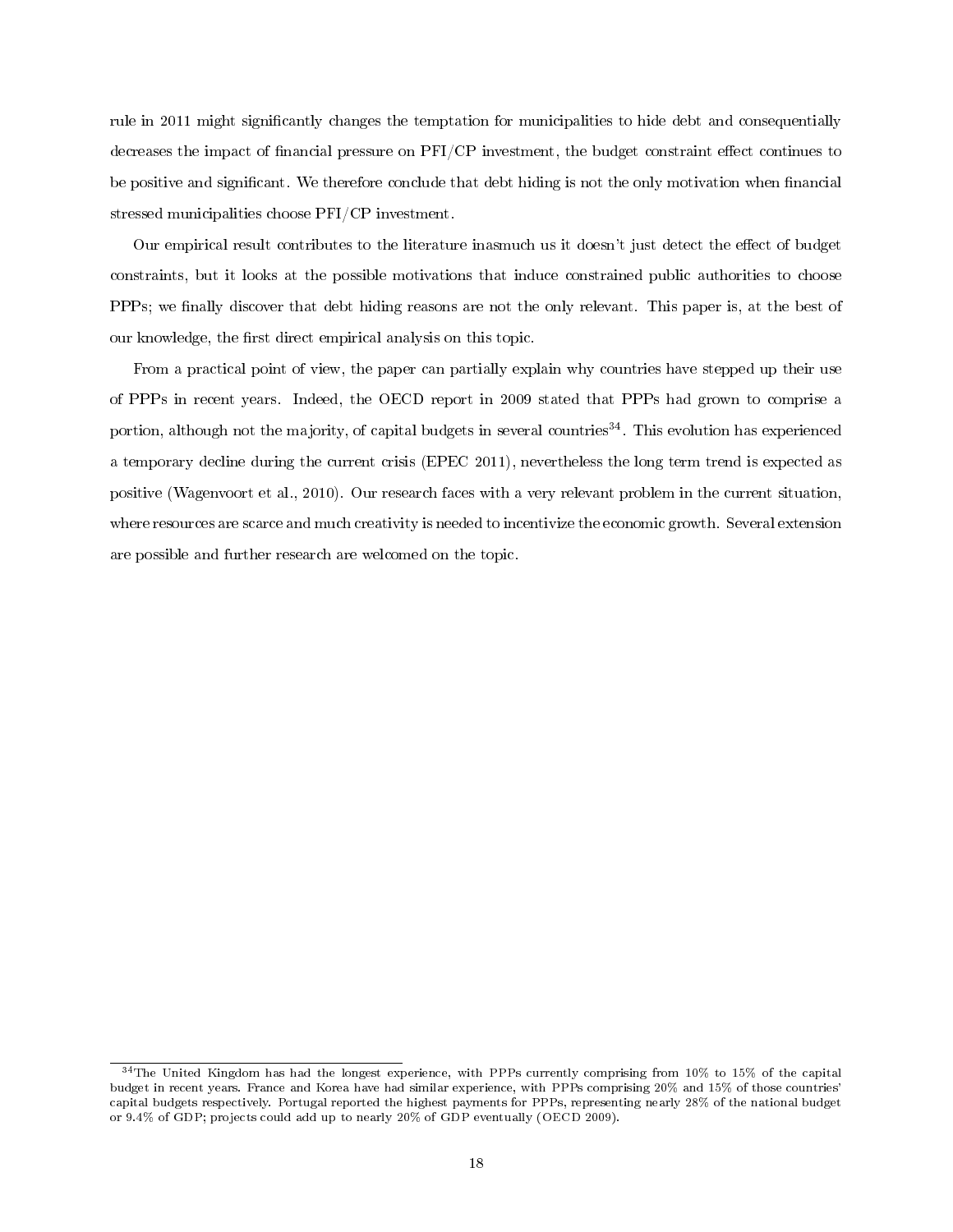## References

- [1] Auriol, E. and Picard, P. M. (2013). "A Theory of BOT Concession Contracts" Journal of Economic Behavior & Organization", Elsevier, vol  $89(C)$ , pp. 187-209.
- [2] Albalate, D. & Bel, G. & Geddes, R. R. (2012). "The determinants of contractual choice for private involvement in infrastructure projects in the United States"," IREA Working Papers 201220, University of Barcelona, Research Institute of Applied Economics, revised Dec 2012
- [3] Bel, G. & Fageda, X. (2009). "Factors explaining local privatization: a meta-regression analysis," Public Choice, Springer, vol. 139(1), pages 105-119, April.
- [4] Bel, G. & Fageda, X. & Warner, M. E. (2010). "Is private production of public services cheaper than public production? A meta-regression analysis of solid waste and water services," Journal of Policy Analysis and Management, John Wiley & Sons, Ltd., vol. 29(3), pages 553-577.
- [5] Buso, M. (2013). "Public and Private Finance of PPPs" Mimeo.
- [6] Charron, N., La Puente, V., Dijkstra, L. (2012). "Regional Governance Matters: A Study on Regional Variation in Quality of Government within the EU". European Commission. Working paper.
- [7] Costa, H. & Veiga, L.G. & Portela, M. (2011). "Strategic Interaction in Local Fiscal Policy: Evidence from Portuguese Municipalities," NIPE Working Papers 23/2011, NIPE - Universidade do Minho.
- [8] Dubin, J. A. & Navarro, P. (1988). "How Markets for Impure Public Goods Organize: The Case of Household Refuse Collection," Journal of Law, Economics and Organization, Oxford University Press, vol. 4(2), pages 217-41, Fall.
- [9] Engel, E., Fischer, R. and Galetovic, A. (2010). "The economics of infrastructure finance: Public-Private Partnerships versus public provision". EIB Papers, (15:1), pp 40-69.
- [10] Engel, E., Fischer, R. and Galetovic, A. (2013). The Basic Public Finance of Public-Private Partnerships". Journal of the European Economic Association, 11, pp. 83-111.
- [11] EPEC (2012). "France: PPP Units and Related Institutional Framework." European PPP Expertise Centre. Report.
- [12] Hammami, M & Yehoue E. B., & Ruhashyankiko, J.F. (2013). "Determinants of Public-Private Partnerships in Infrastructure" IMF Working Papers 06/99, International Monetary Fund.
- [13] Hart, O. (2003). "Incomplete Contracts and Public Ownership: Remarks and an Application to Public-Private Partnerships". Economic Journal, (113), pp. C69-C76.
- [14] Iossa, E. and Martimort, D. (2011). "Risk Allocation and the Costs of Public Private Partnerships". The RAND Journal of Economics,  $43: 442-474$ .
- [15] Iossa, E. and Russo, F. A. (2008). "Potenzialità e criticità del Partenariato Pubblico Privato in Italia," Rivista di Politica Economica, SIPI Spa, vol. 98(3), pages 125-158, May-June.
- [16] JORF (2012). "L'investissement public : Malgré les difficultés, une priorité". Journal Officiel de la République Française.
- [17] Krumm, T. and K. Mause (2012). "PFIWho and Why? English Local Governments' Use of the Private-Finance Initiative." Public Administration 3: 5.
- [18] Martimort, D. and Pouyet, J. (2008). To Build or Not to Build: Normative and Positive Theories of Private- Public Partnerships". International Journal of Industrial Organization, (26:2), pp. 392-411.
- [19] Marty, F., Tran, P.T. (2013). "State Guarantees for PPP: Impact on Affordability and Value for Money". Working paper.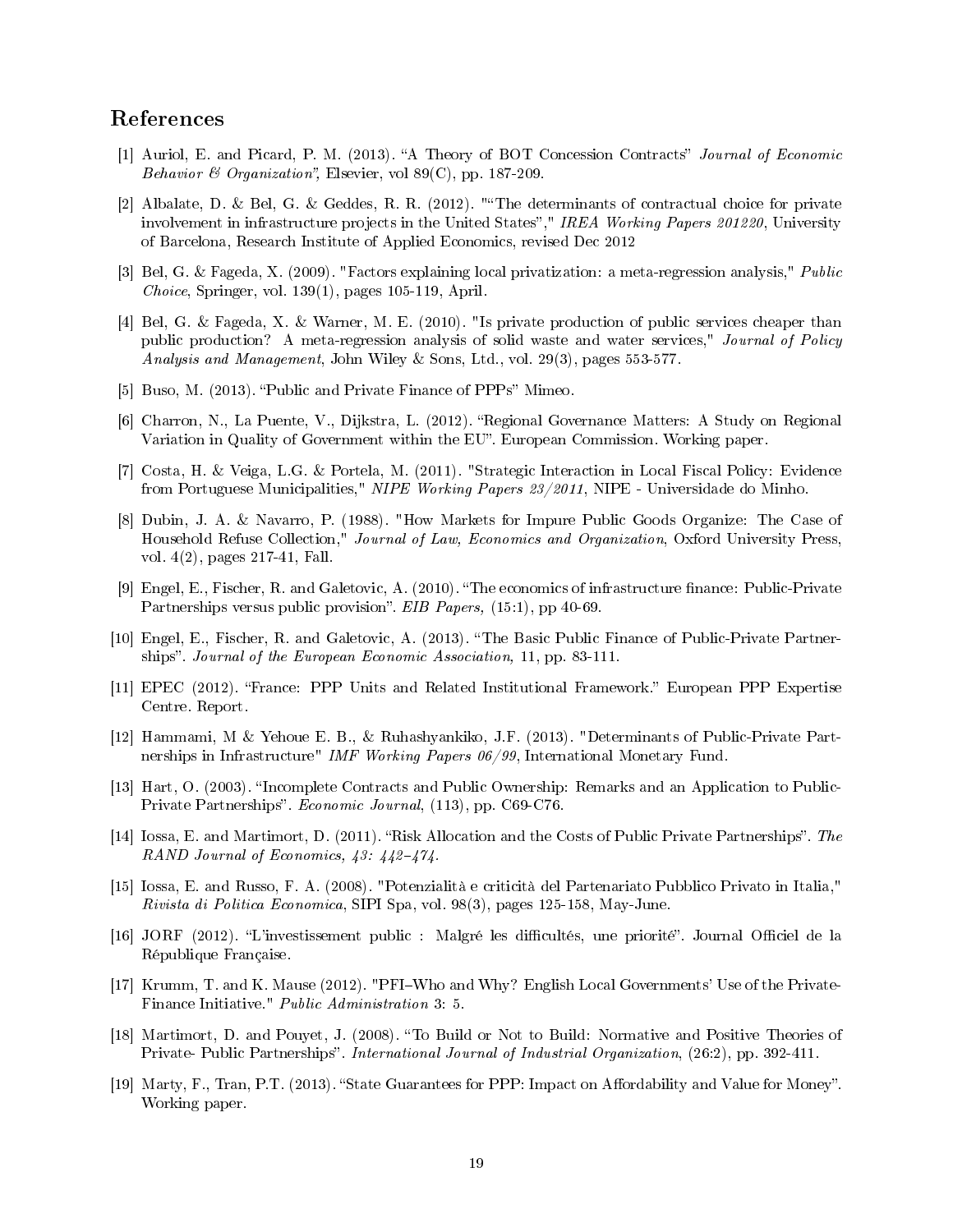- [20] Miralles, A. A. (2009). "A duration model analysis of privatization of municipal water services," Revista de Economia Aplicada, Universidad de Zaragoza, Departamento de Estructura Economica y Economia Publica, vol. 17(2), pages 47-75, Autumn.
- [21] NAO (2012). "Lessons from PFI and other projects". UK National Audit Office. Report.
- [22] OECD (2009). "Public-Private Partnerships: The Relevance of Budgeting". Report. (http://www.oecd.org/gov/budgeting/43410287.pdf)
- [23] Picazo-Tadeo, A. & González-Gómez, F. & Wanden-Berghe, J. & Ruiz-Villaverde, A. (2012). "Do ideological and political motives really matter in the public choice of local services management? Evidence from urban water services in Spain," Public Choice, Springer, vol. 151(1), pages 215-228, April.
- [24] PwC (2010). "Public-private partnerships: The US perspective". Report. (http://www.pwc.com/en\_US/us/capital-projects-infrastructure/publications/assets/Public\_Private\_Partnerships.pdf)
- [25] Russo, A. F. & Zampino, R. (2012). "Infrastructures, Public Accounts and Public-Private Partnerships: Evidence from the Italian Local Administrations," Review of Economics and Institutions, Università di Perugia, Dipartimento Economia, Finanza e Statistica, vol. 3(1).
- [26] Saussier, S. & Tran, P.T. (2012). "L'efficacité des contrats de partenariat en France : Une première évaluation quantitative" , Revue d'Economie Industrielle, vol 140, Décembre 2012. (The English version is forthcoming)
- [27] Uppenberg, K. & Strauss, H. & Wagenvoort, R. (2011). "Financing infrastructure," EIB Economic Surveys, European Investment Bank, number 3.
- [28] Yescombe, E. R. (2007). "Public-Private Partnerships: Principles of Policy and Finance". Oxford: Butterworth-Heineman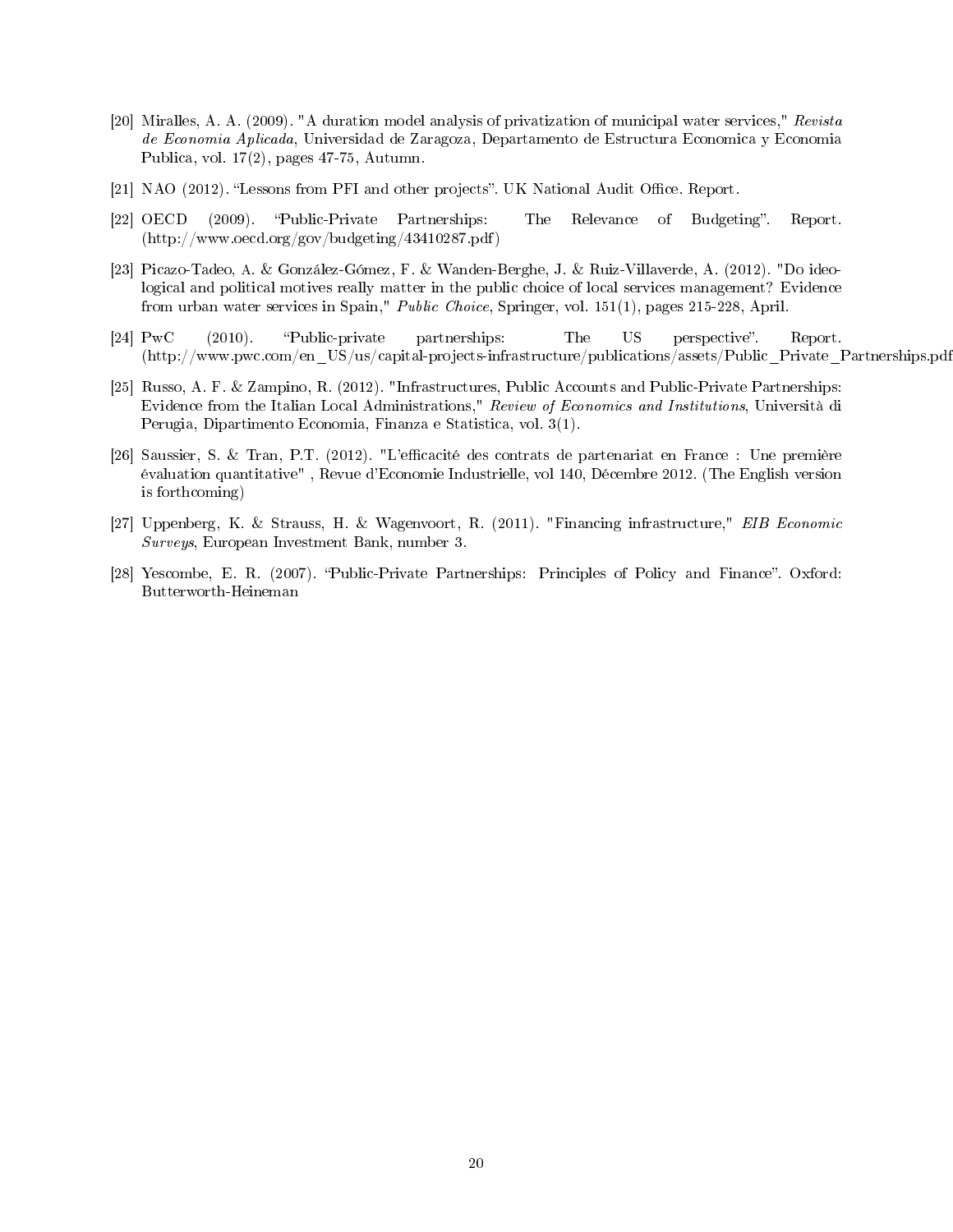# Appendix

## Table 3: PS-TEST

| Variable                  | Treated     | Control     | %bias  | t       | p > t |
|---------------------------|-------------|-------------|--------|---------|-------|
|                           |             |             |        |         |       |
| population 2009           | 35367       | 25448       | 12.5   | 1.35    | 0.181 |
| population 1999           | 33663       | 24598       | 12.1   | 1.28    | 0.202 |
| area                      | 28626       | 31886       | $-3.1$ | $-0.47$ | 0.638 |
| population 2009 men       | 16976       | 11728       | 14.2   | 1.38    | 0.169 |
| accomodations 2009        | 19662       | 14281       | 12.9   | 1.25    | 0.213 |
| main residences_2009      | 16976       | 11728       | 14.2   | 1.38    | 0.169 |
| second residences 2009    | 1240.9      | 1517.9      | $-7.2$ | $-0.43$ | 0.667 |
| vacant accomodations 2009 | 1444.6      | 1034.6      | 11.8   | 1.24    | 0.217 |
| owned residences 2009     | 6965.3      | 5266.6      | 10.9   | 1.24    | 0.216 |
| income 2009               | $4.7e + 08$ | $3.3e + 08$ | 13.0   | 1.32    | 0.189 |
| taxpayers 2009            | 20678       | 14983       | 12.2   | 1.32    | 0.190 |
| workers 2009              | 20195       | 14291       | 15.8   | 1.25    | 0.215 |
| long_term_workers_2009    | 18327       | 13000       | 15.9   | 1.23    | 0.222 |
| workers_1999              | 17857       | 12670       | 15.6   | 1.22    | 0.223 |
| population 15-64 2009     | 23938       | 16610       | 14.0   | 1.41    | 0.159 |
| unemployed 15-64 2009     | 2419        | 1658.1      | 13.3   | 1.43    | 0.155 |
| employed 15-64 2009       | 16637       | 11732       | 14.0   | 1.38    | 0.169 |
| total firms 2010          | 3471.8      | 2432.9      | 12.8   | 1.34    | 0.181 |
| agriculture_firms_2010    | 46.94       | 37.58       | 15.8   | 0.93    | 0.354 |
| industry firms 2010       | 155.95      | 118.12      | 11.6   | 1.25    | 0.214 |
| construction firms 2010   | 241.12      | 194.08      | 6.6    | 0.94    | 0.346 |
| services firms 2010       | 2466        | 1717.9      | 13.1   | 1.31    | 0.192 |
| trade firms 2010          | 702.65      | 536.27      | 10.7   | 1.09    | 0.279 |
| public firms              | 561.76      | 365.2       | 14.3   | 1.52    | 0.131 |
| <b>SMEs</b>               | 998.84      | 706.87      | 13.7   | 1.34    | 0.183 |
| No SMEs                   | 268.11      | 196.87      | 14.4   | 1.19    | 0.235 |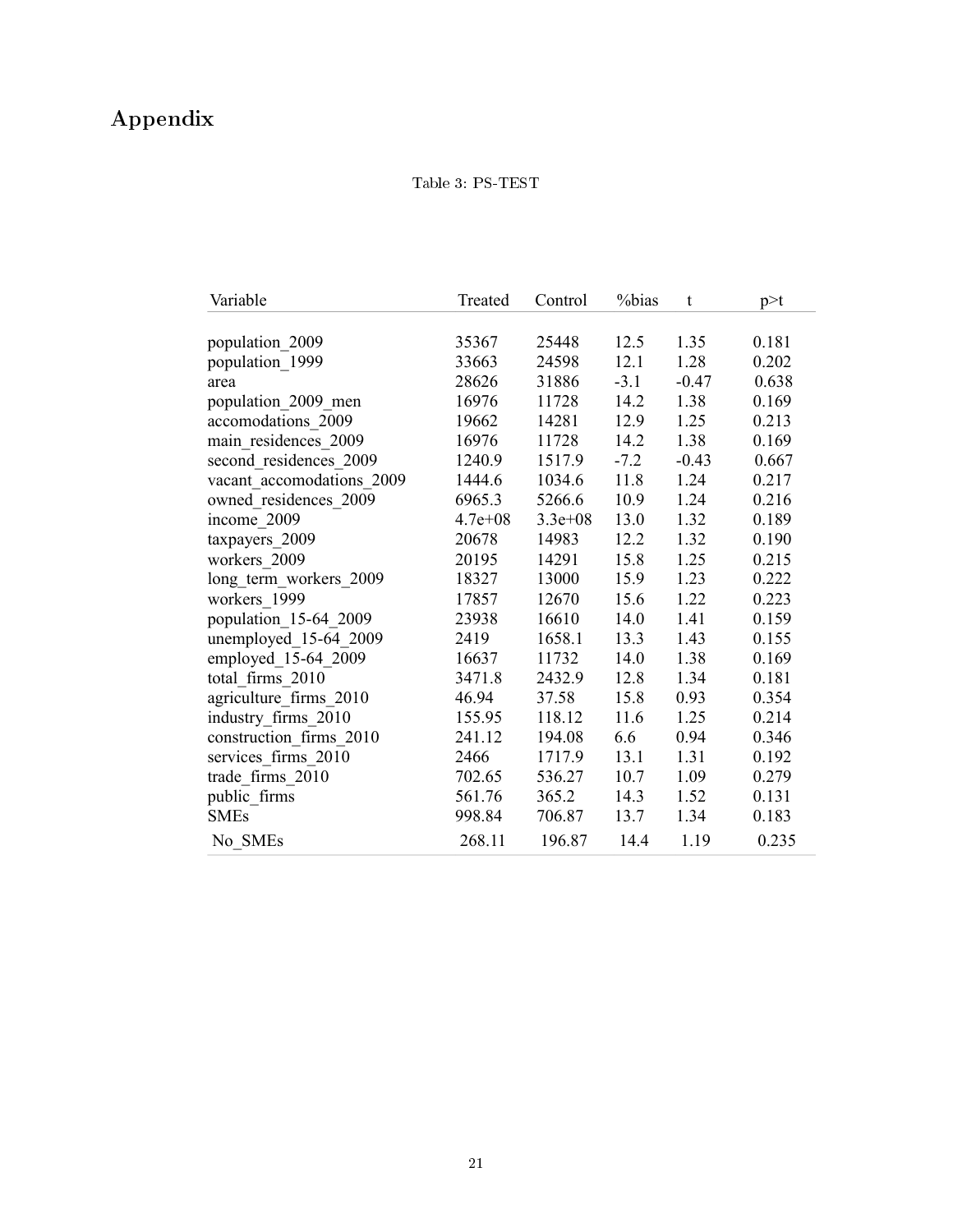| <b>DIMENSION</b>      | VARIABLE                                                                                              | DEFINITION                                                                  | <b>EXPECTED</b>    |
|-----------------------|-------------------------------------------------------------------------------------------------------|-----------------------------------------------------------------------------|--------------------|
|                       |                                                                                                       |                                                                             | <b>RESULT</b>      |
| DEPENDANT VARIABLES   |                                                                                                       |                                                                             |                    |
| Use of PFI/CP         | $pfi\_invest$                                                                                         | Equals to the log of the investment amount for the sample " $\rm PFI/CP$ "; | $^+$               |
|                       |                                                                                                       | equals to 0 for the sample "No PFI/CP                                       |                    |
|                       | $pfi$ choice                                                                                          | Equals to 1 for the sample "PFI/CP"; 0 otherwise                            | $^+$               |
| INDEPENDANT VARIABLES |                                                                                                       |                                                                             |                    |
| Budget                | debt                                                                                                  | Log of the debt amount of each municipality                                 | $^{+}$             |
| constraint            |                                                                                                       |                                                                             |                    |
|                       | debt budget                                                                                           | % of debt on budget of each municipality                                    | $\hspace{0.1mm} +$ |
|                       | $debt\_income$                                                                                        | % of debt over income of each municipality                                  | $\hspace{0.1mm} +$ |
|                       | $_{strate}$                                                                                           | % of debt on budget of each municipality minus                              | $\hspace{0.1mm} +$ |
|                       |                                                                                                       | mean of the % of debt on budget of similar municipalities                   |                    |
|                       | annuity                                                                                               | Log of debt annuity of each municipality                                    | $^{+}$             |
|                       | $_{CAF}$                                                                                              | Log of aanuity capability of self financing                                 |                    |
| Legal change          | rule                                                                                                  | Equals to 1 since 2011; 0 otherwise                                         |                    |
|                       | $rule* = det$                                                                                         | Interaction between the variable rule and debt                              |                    |
|                       | $rule*40pt\text{\texttt{-}}debt\_budget$                                                              | Interaction between the variable rule and debt budget                       |                    |
|                       | rule*debt income                                                                                      | Interaction between the variable rule and debt income                       |                    |
|                       | $rule*starate$                                                                                        | Interaction between the variable rule and strate                            |                    |
|                       | $rule*annuity$                                                                                        | Interaction between the variable rule and debt annuity                      |                    |
|                       | $rule*^{*}CAF$                                                                                        | Interaction between the variable rule and CAF                               | $\hspace{0.1mm} +$ |
|                       | $rule* = det \ncapit$                                                                                 | Interaction between the variable rule and debt capite                       |                    |
|                       |                                                                                                       |                                                                             |                    |
| Demand side           | $p$ opulation                                                                                         | Equals to the log of the population of each municipality                    |                    |
|                       | $income\_capite$                                                                                      | Equals to the log of oncome per capite of each municipality                 |                    |
| Supply side           | budget                                                                                                | Equals to the log of the budget of each municipality                        |                    |
|                       | investment                                                                                            | Equals to the log of the investment of each municipality                    |                    |
| Others                | geo                                                                                                   | Dummy variable: geo1, geo2, geo3, geo4, geo5, geo6                          |                    |
|                       | firm                                                                                                  | n. of firms in the municipality                                             |                    |
|                       | emply them                                                                                            | n. of workers in the municipality                                           |                    |
|                       | $\operatorname*{sect}% \left( \mathcal{N}\right) \equiv\operatorname*{sect}\left( \mathcal{N}\right)$ | Dummy variables: sect1 (building), sect2 (transport), sect3 (culture sport) |                    |
|                       |                                                                                                       | sect4 (ICT), sect6 (urban equipment), sect7 (energy, waste treatment)       |                    |
|                       | politic                                                                                               | Dummy variable: left wing, right wing, centre                               |                    |
|                       | mayor duration                                                                                        | n. of years the mayor stayed in power                                       |                    |
|                       | eqi                                                                                                   | Equals to the European Quality of Region Government Index                   |                    |

Table 4: Definition of variables and expected results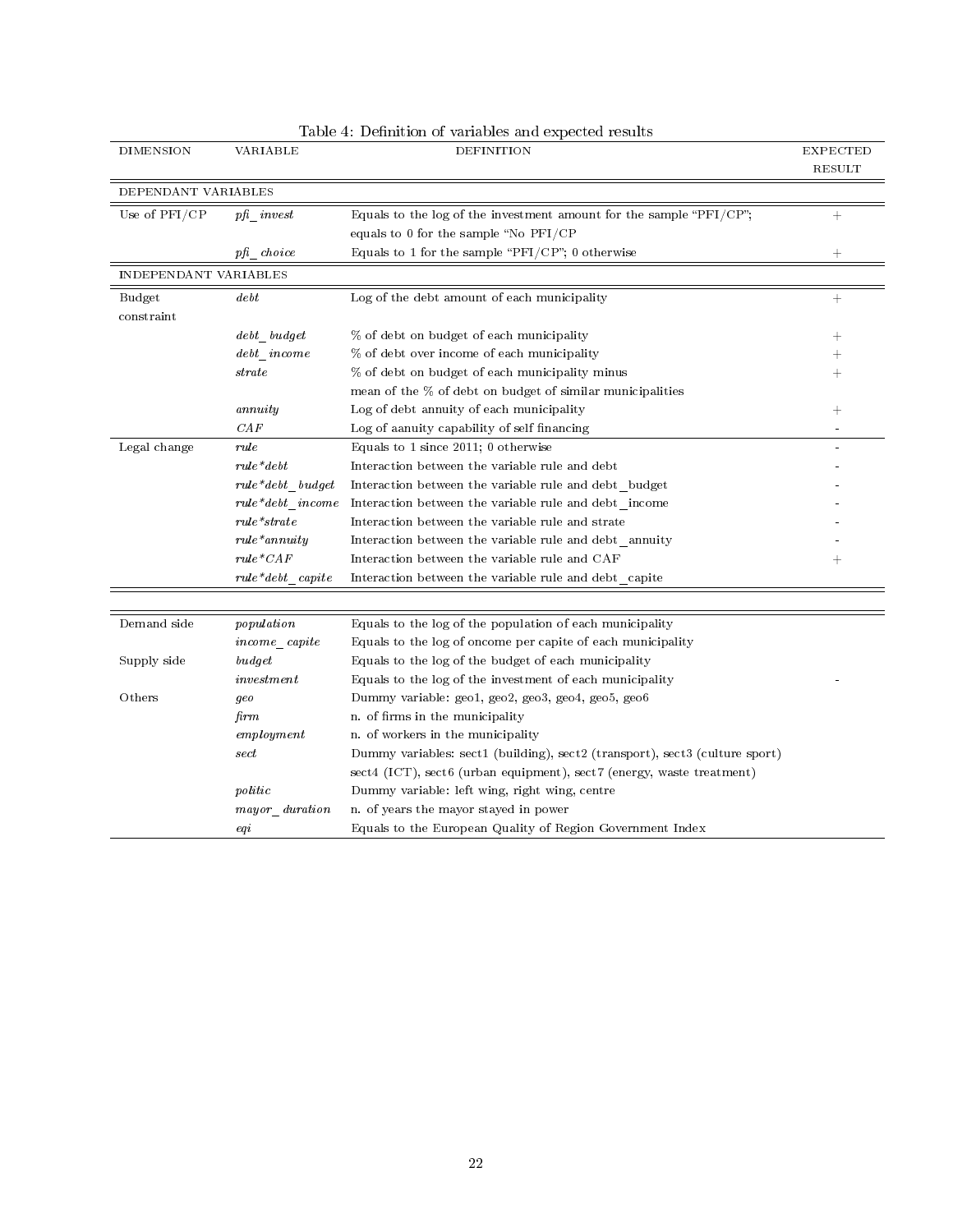|                                            |                                |                    |                         |                                                              |                        |                        |                      |                      | Table 5: PROBIT estimation for the impact of the budget constraint on PFI/CP choice (one year before) |                            |                   |                        |
|--------------------------------------------|--------------------------------|--------------------|-------------------------|--------------------------------------------------------------|------------------------|------------------------|----------------------|----------------------|-------------------------------------------------------------------------------------------------------|----------------------------|-------------------|------------------------|
|                                            | $\widehat{\Xi}$                | $\widehat{\infty}$ | $\widehat{\mathcal{E}}$ | $\bigoplus$                                                  | $\widehat{\mathbb{E}}$ | $\widehat{\mathbf{e}}$ | E                    | $\circledast$        | $\widehat{e}$                                                                                         | $\left(10\right)$          | $\left(11\right)$ | $\left( 12\right)$     |
|                                            | treatment                      | treatment          | treatment               | treatment                                                    | treatment              | treatment              | treatment            | treatment            | treatment                                                                                             | treatment                  | treatment         | treatment              |
| budget1                                    | 0.113                          | 0.110              | $0.537**$               | $0.532**$                                                    | $0.525**$              | $0.520**$              | 0.113                | 0.149                | 0.352                                                                                                 | 0.349                      | 0.139             | 0.138                  |
|                                            | (0.42)                         | (0.41)             | (2.07)                  | (2.04)                                                       | (2.03)                 | $(2.00)$               | $\left(0.42\right)$  | (0.55)               | (1.43)                                                                                                | (1.42)                     | (0.52)            | (0.52)                 |
| investment1                                | $-0.353*$                      | $-0.356*$          | $-0.353*$               | $-0.356*$                                                    | $-0.346*$              | $0.349*$               | $0.353*$             | $-0.351*$            | 0.184                                                                                                 | $-0.176$                   | $0.461**$         | $-0.465**$             |
|                                            | (1.85)                         | (1.86)             | (1.85)                  | (1.86)                                                       | (1.82)                 | (1.84)                 | (1.85)               | (1.84)               | (1.02)                                                                                                | (0.97)                     | (2.29)            | (.2.30)                |
| EQI                                        | 0.0323                         | 0.0204             | 0.0323                  | 0.0281                                                       | 0.0270                 | 0.0207                 | 0.0323               | 0.0740               | $-0.119$                                                                                              | $-0.101$                   | $-0.0637$         | $\boldsymbol{-0.0841}$ |
|                                            | (0.07)                         | (0.05)             | (0.07)                  | (0.06)                                                       | (0.06)                 | (0.05)                 | $(0.07)$             | (0.17)               | $(-0.28)$                                                                                             | $(-0.24)$                  | (0.15)            | (0.19)                 |
| left                                       | $0.499***$                     | $-0.501***$        | $0.499***$              | $0.501***$                                                   | $0.494***$             | $0.496***$             | $0.499***$           | $0.504***$           | $0.502***$                                                                                            | $-0.495***$                | $-0.508***$       | $0.511***$             |
|                                            | (2.87)                         | (2.88)             | (2.87)                  | (2.88)                                                       | (2.84)                 | (2.85)                 | (2.87)               | (2.88)               | (2.94)                                                                                                | (.2.89)                    | (2.90)            | (2.91)                 |
| mayor_duration                             | $-0.00181$                     | $-0.00198$         | 0.00181                 | $-0.00130$                                                   | 0.00200                | 0.00148                | $-0.00181$           | 0.00221              | $-0.00388$                                                                                            | 0.00319                    | 0.00000736        | $-0.000414$            |
|                                            | (0.17)                         | $(-0.19)$          | (0.17)                  | $\left( \begin{smallmatrix} -0.12 \end{smallmatrix} \right)$ | (0.19)                 | $(-0.14)$              | (0.17)               | (0.21)               | $(-0.38)$                                                                                             | (0.31)                     | (0.00)            | $(-0.04)$              |
| ${\rm trend\_year}$                        | 0.0140                         | 0.0139             | 0.0140                  | 0.00874                                                      | 0.0125                 | 0.00679                | 0.0140               | 0.0162               | $0.0117\,$                                                                                            | 0.00902                    | $0.0270\,$        | 0.0263                 |
|                                            | (0.16)                         | (0.16)             | (0.16)                  | (0.10)                                                       | (0.14)                 | (0.08)                 | (0.16)               | (0.18)               | $(0.14)$                                                                                              | (0.10)                     | (0.31)            | $\left( 0.30\right)$   |
| trend_rule                                 | 0.0288                         | 0.0308             | 0.0288                  | 0.0321                                                       | 0.0330                 | 0.0367                 | 0.0288               | 0.0280               | 0.0304                                                                                                | $0.0178\,$                 | $-0.0167$         | $-0.0145\,$            |
|                                            | (0.16)                         | $(0.17)$           | (0.16)                  | (0.18)                                                       | (0.19)                 | (0.21)                 | (0.16)               | (0.16)               | (0.18)                                                                                                | (0.10)                     | $(-0.09)$         | $(-0.08)$              |
| $_{\rm rule}$                              | 0.237                          | $-0.490$           | $-0.237$                | 0.197                                                        | $0.274\,$              | 0.269                  | $-0.237$             | 2.455                | $-0.245$                                                                                              | $-0.0554$                  | 0.0967            | $-0.260$               |
|                                            | $(\mathord{\text{\rm -0.22}})$ | (0.35)             | $(-0.22)$               | (0.18)                                                       | $(-0.25)$              | (0.25)                 | (0.22)               | (1.09)               | $(-0.23)$                                                                                             | $(-0.05)$                  | (0.09)            | $(-0.19)$              |
| ${\rm debt1}$                              | $0.424***$                     | $0.409***$         |                         |                                                              |                        |                        |                      |                      |                                                                                                       |                            |                   |                        |
|                                            | (3.21)                         | (2.88)             |                         |                                                              |                        |                        |                      |                      |                                                                                                       |                            |                   |                        |
| $rule\_debit1$                             |                                | 0.0249             |                         |                                                              |                        |                        |                      |                      |                                                                                                       |                            |                   |                        |
|                                            |                                | (0.28)             |                         |                                                              |                        |                        |                      |                      |                                                                                                       |                            |                   |                        |
| $\det$ _budget1                            |                                |                    | $0.424***$              | 0.331                                                        |                        |                        |                      |                      |                                                                                                       |                            |                   |                        |
|                                            |                                |                    | (3.21)                  | (1.58)                                                       |                        |                        |                      |                      |                                                                                                       |                            |                   |                        |
| rule_debt_budget1                          |                                |                    |                         | 0.147                                                        |                        |                        |                      |                      |                                                                                                       |                            |                   |                        |
|                                            |                                |                    |                         | (0.56)                                                       | $0.401***$             |                        |                      |                      |                                                                                                       |                            |                   |                        |
| $_\mathrm{strated}$                        |                                |                    |                         |                                                              | (3.10)                 | (1.46)<br>0.298        |                      |                      |                                                                                                       |                            |                   |                        |
| rule_stratel                               |                                |                    |                         |                                                              |                        | 0.163                  |                      |                      |                                                                                                       |                            |                   |                        |
|                                            |                                |                    |                         |                                                              |                        | (0.63)                 |                      |                      |                                                                                                       |                            |                   |                        |
| debt_incomel                               |                                |                    |                         |                                                              |                        |                        | $0.424***$<br>(3.21) | $0.583***$<br>(2.97) |                                                                                                       |                            |                   |                        |
| rule_debt_income1                          |                                |                    |                         |                                                              |                        |                        |                      | $-0.236$             |                                                                                                       |                            |                   |                        |
|                                            |                                |                    |                         |                                                              |                        |                        |                      | (1.13)               |                                                                                                       |                            |                   |                        |
| CAF1                                       |                                |                    |                         |                                                              |                        |                        |                      |                      | $-0.00000699$<br>(0.93)                                                                               | $-0.00000000$<br>$(-0.93)$ |                   |                        |
| rule_CAF1                                  |                                |                    |                         |                                                              |                        |                        |                      |                      |                                                                                                       | $-0.0000123$               |                   |                        |
| annuityl                                   |                                |                    |                         |                                                              |                        |                        |                      |                      |                                                                                                       | (1.03)                     | $0.594***$        | $0.567***$             |
|                                            |                                |                    |                         |                                                              |                        |                        |                      |                      |                                                                                                       |                            | (3.86)            | (3.44)                 |
| rule_annuity1                              |                                |                    |                         |                                                              |                        |                        |                      |                      |                                                                                                       |                            |                   | 0.0449                 |
|                                            |                                |                    |                         |                                                              |                        |                        |                      |                      |                                                                                                       |                            |                   | (0.47)                 |
| $\cos$                                     | 0.832                          | 0.950              | 0.832                   | 0.827                                                        | $0.617\,$              | $0.617\,$              | 0.832                | $2.617\,$            | $-0.817$                                                                                              | $-1.031$                   | 2.001             | $2.168$                |
|                                            | (0.54)                         | (0.60)             | (0.54)                  | (0.54)                                                       | (0.41)                 | (0.41)                 | (0.54)               | $(1.14)$             | (.0.55)                                                                                               | $(-0.70)$                  | (1.24)            | $\left( 1.32\right)$   |
| Z                                          | 303                            | 303                | 303                     | 303                                                          | 303                    | 303                    | 303                  | 303                  | 303                                                                                                   | 303                        | 303               | 303                    |
| post2011(debt)                             |                                | $0.434***$         |                         | $0.478***$                                                   |                        | $0.347***$             |                      | $-0.0000170$         |                                                                                                       | $0.612***$                 |                   | $0.461***$             |
| $\rightarrow$                              |                                | (3.15)             |                         | (2.85)                                                       |                        | (2.40)                 |                      | (1.44)               |                                                                                                       | (3.82)                     |                   | (2.81)                 |
| $\boldsymbol{t}$ statistics in parentheses |                                |                    |                         |                                                              |                        |                        |                      |                      |                                                                                                       |                            |                   |                        |

\*  $p < 0.10$ , \*\*  $p < 0.05$ , \*\*\*  $p < 0.01$ <br>In the regression the following variables are included; geographical dummies, population, income. \*  $p < 0.10$  , \*\*  $p < 0.05$  , \*\*\*  $p < 0.01$ In the regression the following variables are included: geographical dummies, population, income.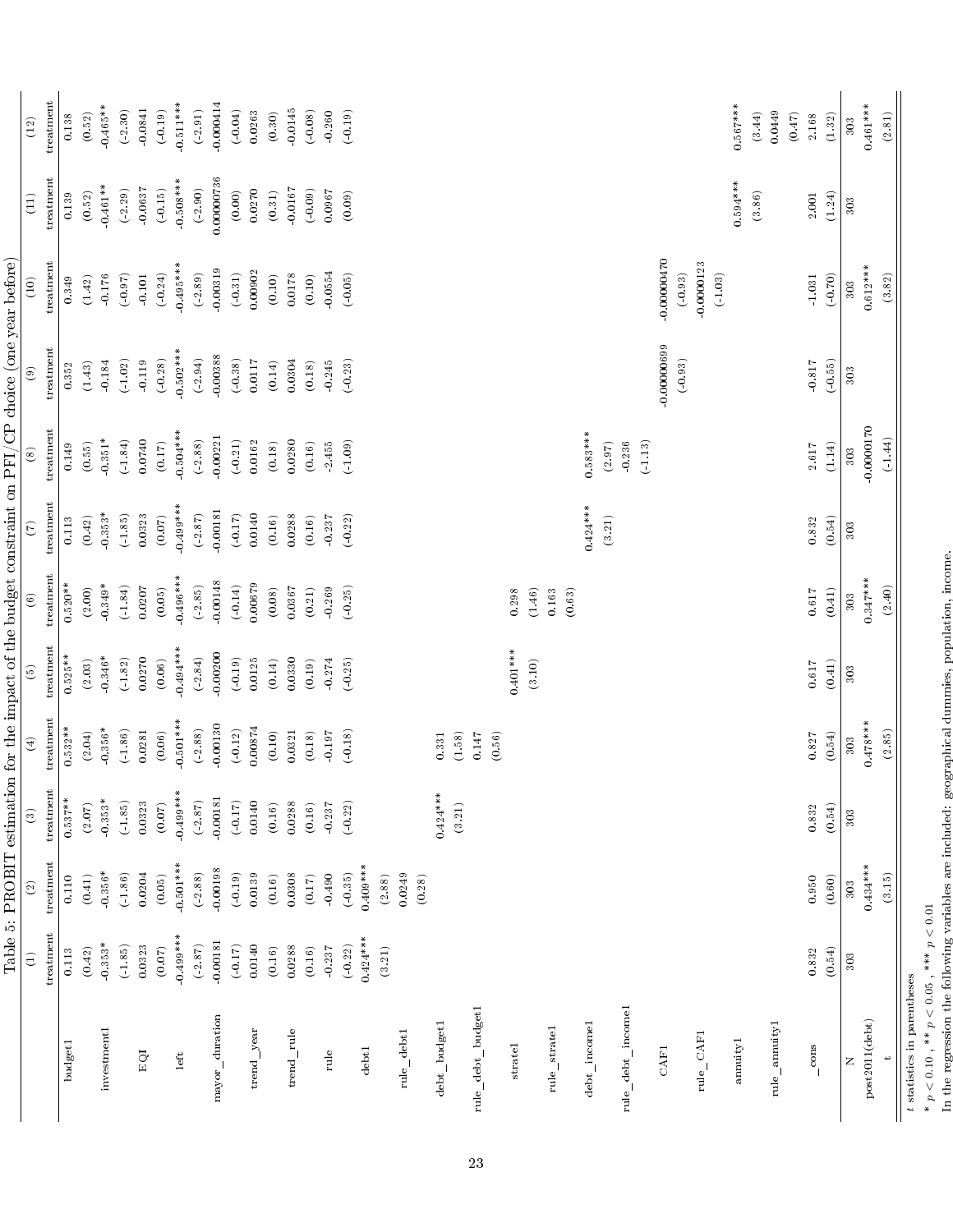|                                            |               |                    |               |              |                      |               |                      |                        | Table 6: PROBIT estimation for the impact of the budget constraint on PFI/CP choice (two year before) |                         |            |                               |
|--------------------------------------------|---------------|--------------------|---------------|--------------|----------------------|---------------|----------------------|------------------------|-------------------------------------------------------------------------------------------------------|-------------------------|------------|-------------------------------|
|                                            | $\widehat{E}$ | $\widehat{\infty}$ | $\widehat{c}$ | $\bigoplus$  | $\widehat{e}$        | $\widehat{6}$ | $\widehat{C}$        | $\overset{\circ}{(8)}$ | $\circledcirc$                                                                                        | $\left(10\right)$       | (11)       | $(12)$                        |
|                                            | treatment     | treatment          | treatment     | treatment    | treatment            | treatment     | treatment            | treatment              | treatment                                                                                             | treatment               | treatment  | treatment                     |
| budget2                                    | 0.131         | 0.129              | $0.663***$    | $0.647**$    | $0.643**$            | $0.625***$    | 0.131                | 0.201                  | $0.471**$                                                                                             | $0.467**$               | 0.251      | 0.249                         |
|                                            | (0.49)        | (0.49)             | (2.63)        | (2.54)       | (2.57)               | (2.48)        | (0.49)               | (0.75)                 | (2.04)                                                                                                | (2.02)                  | (1.05)     | (1.05)                        |
| investment2                                | $0.581***$    | $-0.581***$        | $0.581***$    | $0.577***$   | $0.561***$           | $0.555***$    | $0.581***$           | $0.605***$             | $-0.326*$                                                                                             | $0.317*$                | $0.689***$ | $0.691***$                    |
|                                            | (2.87)        | (2.87)             | (2.87)        | (2.84)       | $\left( 2.81\right)$ | (2.77)        | (2.87)               | (.3.00)                | $(\,1.83)$                                                                                            | (1.77)                  | (3.33)     | (3.34)                        |
| EQI                                        | 0.0300        | 0.0247             | 0.0300        | 0.0266       | 0.0314               | 0.0254        | 0.0300               | 0.0869                 | $-0.184$                                                                                              | $0.158\,$               | 0.0893     | $-0.107$                      |
|                                            | (0.07)        | (0.06)             | (0.07)        | (0.06)       | (0.07)               | (0.06)        | (0.07)               | (0.20)                 | $(-0.43)$                                                                                             | (0.37)                  | $(-0.20)$  | $(-0.24)$                     |
| left                                       | $-0.528***$   | $0.528***$         | $-0.528***$   | $0.527***$   | $0.523***$           | $0.520***$    | $0.528***$           | $0.538***$             | $0.505***$                                                                                            | $0.501***$              | $0.533***$ | $0.535***$                    |
|                                            | (.2.99)       | (2.99)             | (.2.99)       | (.2.98)      | (2.97)               | (2.95)        | (2.99)               | (3.03)                 | $(\textcolor{red}{\textbf{-2.92}})$                                                                   | (2.90)                  | (.2.99)    | (3.00)                        |
| $mayor_d$ uration                          | $-0.00364$    | $-0.00371$         | $-0.00364$    | 0.00324      | 0.00365              | 0.00330       | 0.00364              | $-0.00364$             | 0.00613                                                                                               | 0.00547                 | 0.00413    | $-0.00440$                    |
|                                            | $(-0.34)$     | (0.35)             | $(-0.34)$     | $(-0.30)$    | (.0.34)              | $(-0.31)$     | $(-0.34)$            | $(-0.34)$              | (.0.59)                                                                                               | $(-0.52)$               | (.0.39)    | (0.41)                        |
| trend_year                                 | $-0.00122$    | 0.00139            | $-0.00122$    | 0.00811      | 0.00487              | $-0.0118$     | 0.00122              | 0.0000517              | $-0.00131$                                                                                            | $-0.00252$              | 0.0168     | 0.0154                        |
|                                            | $(-0.01)$     | $(-0.02)$          | $(-0.01)$     | $(-0.09)$    | $(-0.06)$            | (0.13)        | (0.01)               | (0.00)                 | $(\textbf{-0.02})$                                                                                    | $(-0.03)$               | (0.19)     | (0.18)                        |
| trend rule                                 | 0.0305        | 0.0313             | 0.0305        | 0.0346       | 0.0308               | 0.0343        | 0.0305               | 0.0325                 | 0.0435                                                                                                | 0.0389                  | $-0.0215$  | $-0.0190$                     |
|                                            | (0.17)        | $(0.17)$           | (0.17)        | (0.19)       | (0.17)               | (0.19)        | $(0.17)$             | (0.18)                 | $(0.25)$                                                                                              | $(0.22)$                | $(-0.12)$  | $(-0.10)$                     |
| rule                                       | $-0.209$      | 0.323              | 0.209         | 0.166        | $-0.204$             | 0.193         | 0.209                | 2.984                  | 0.279                                                                                                 | $0.185\,$               | 0.152      | $-0.0813$                     |
|                                            | (0.19)        | (0.22)             | (0.19)        | (0.15)       | (0.19)               | (0.17)        | $(-0.19)$            | (1.31)                 | (0.26)                                                                                                | (0.17)                  | (0.14)     | $(-0.06)$                     |
| debt2                                      | $0.532***$    | $0.525***$         |               |              |                      |               |                      |                        |                                                                                                       |                         |            |                               |
|                                            | (3.69)        | (3.41)             |               |              |                      |               |                      |                        |                                                                                                       |                         |            |                               |
| rule_debt2                                 |               | $0.0113\,$         |               |              |                      |               |                      |                        |                                                                                                       |                         |            |                               |
|                                            |               | (0.12)             |               |              |                      |               |                      |                        |                                                                                                       |                         |            |                               |
| debt_budget2                               |               |                    | $0.532***$    | $0.429*$     |                      |               |                      |                        |                                                                                                       |                         |            |                               |
|                                            |               |                    | (3.69)        | $(1.92)$     |                      |               |                      |                        |                                                                                                       |                         |            |                               |
| rule_debt_budget2                          |               |                    |               | $0.165\,$    |                      |               |                      |                        |                                                                                                       |                         |            |                               |
|                                            |               |                    |               | (0.59)       |                      |               |                      |                        |                                                                                                       |                         |            |                               |
| $\rm strate2$                              |               |                    |               |              | $0.497***$           | $0.383*$      |                      |                        |                                                                                                       |                         |            |                               |
|                                            |               |                    |               |              | (3.57)               | $(1.76)$      |                      |                        |                                                                                                       |                         |            |                               |
| rule_strate2                               |               |                    |               |              |                      | 0.180         |                      |                        |                                                                                                       |                         |            |                               |
|                                            |               |                    |               |              |                      | (0.66)        |                      |                        |                                                                                                       |                         |            |                               |
| debt income2                               |               |                    |               |              |                      |               | $0.532***$<br>(3.69) | $0.734***$<br>(3.55)   |                                                                                                       |                         |            |                               |
| rule_debt_income2                          |               |                    |               |              |                      |               |                      | $-0.293$               |                                                                                                       |                         |            |                               |
|                                            |               |                    |               |              |                      |               |                      | (1.39)                 |                                                                                                       |                         |            |                               |
| CAF <sub>2</sub>                           |               |                    |               |              |                      |               |                      |                        | $-0.0000222*$                                                                                         | $-0.0000174$            |            |                               |
| rule_CAF2                                  |               |                    |               |              |                      |               |                      |                        | (1.92)                                                                                                | $-0.00000916$<br>(1.18) |            |                               |
|                                            |               |                    |               |              |                      |               |                      |                        |                                                                                                       | $\left( -0.54\right)$   |            |                               |
| annuity <sup>2</sup>                       |               |                    |               |              |                      |               |                      |                        |                                                                                                       |                         | $0.610***$ | $0.592***$                    |
|                                            |               |                    |               |              |                      |               |                      |                        |                                                                                                       |                         | (3.78)     | (3.45)                        |
| rule_annuity2                              |               |                    |               |              |                      |               |                      |                        |                                                                                                       |                         |            | 0.0290                        |
| $\frac{\cos x}{1}$                         | 0.839         | 0.895              | 0.839         | 0.860        | 0.578                | 0.603         | 0.839                | 2.940                  | 1.667                                                                                                 | 1.626                   | 2.755      | $\left( 0.31\right)$<br>2.865 |
|                                            | (0.54)        | (0.55)             | (0.54)        | (0.55)       | (0.37)               | (0.39)        | (0.54)               | (1.28)                 | (1.09)                                                                                                | (1.06)                  | (1.53)     | (1.56)                        |
|                                            |               |                    |               |              |                      |               |                      |                        |                                                                                                       |                         |            |                               |
| post2011 (debt)<br>Z                       | 303           | 0.537<br>303       | 303           | 0.594<br>303 | 303                  | 0.564<br>303  | 303                  | $\,0.440\,$<br>303     | 303                                                                                                   | $-0.0000265$<br>303     | 303        | $\,0.621$<br>303              |
|                                            |               | 3.588              |               | 3.243        |                      | 3.193         |                      | 2.914                  |                                                                                                       | 1.854                   |            |                               |
| $\div$                                     |               |                    |               |              |                      |               |                      |                        |                                                                                                       |                         |            | 3.753                         |
| $\boldsymbol{t}$ statistics in parentheses |               |                    |               |              |                      |               |                      |                        |                                                                                                       |                         |            |                               |

 $*_p$  < 0.10,  $*_p$  < 0.05,  $*_p$  = 0.01<br>In the regression the following variables are included; geographical dummies, population, income. \*p < 0.10 , \*\* p < 0.05 , \*\*\* p < 0.01

In the regression the following variables are included: geographical dummies, population, income.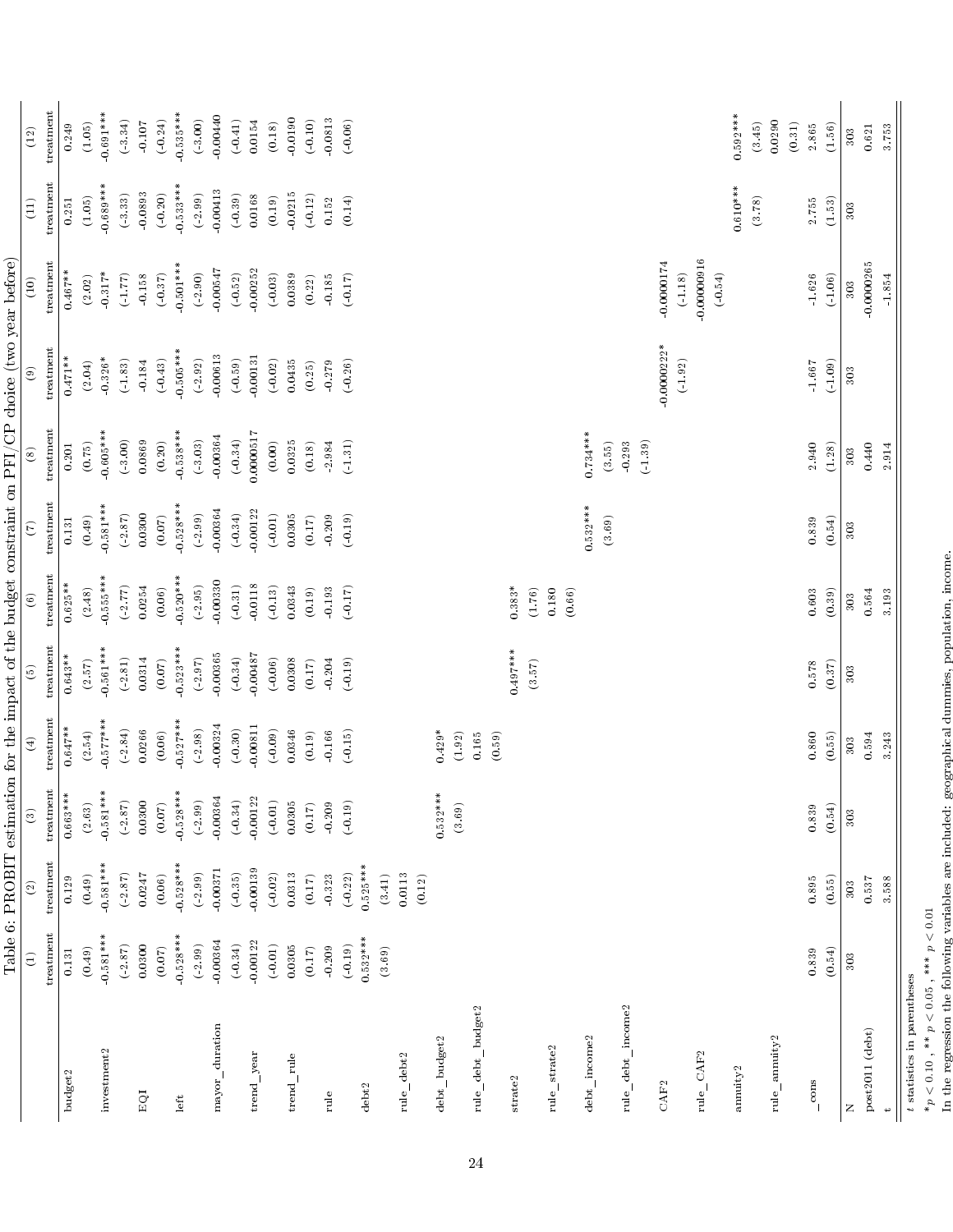|                       | (1)         | (2)         | (3)         | (4)         |
|-----------------------|-------------|-------------|-------------|-------------|
|                       | pfi invest  | pfi invest  | pfi invest  | pfi invest  |
| budget1               | 0.579       | 0.560       |             |             |
|                       | (0.25)      | (0.23)      |             |             |
| invest ment 1         | $-2.827*$   | $-2.825*$   |             |             |
|                       | $(-1.73)$   | $(-1.73)$   |             |             |
| EQI                   | 0.415       | 0.401       | 0.331       | 0.380       |
|                       | (0.11)      | (0.11)      | (0.09)      | (0.10)      |
| left                  | $-4.370***$ | $-4.372***$ | $-4.441***$ | $-4.443***$ |
|                       | $(-2.95)$   | $(-2.95)$   | $(-3.03)$   | $(-3.03)$   |
| mayor duration        | $-0.00409$  | $-0.00372$  | $-0.0195$   | $-0.0204$   |
|                       | $(-0.05)$   | $(-0.04)$   | $(-0.22)$   | $(-0.23)$   |
| trend year            | 0.117       | 0.113       | 0.00811     | 0.0217      |
|                       | (0.16)      | (0.15)      | (0.01)      | (0.03)      |
| trend rule            | 0.479       | 0.484       | 0.550       | 0.530       |
|                       | (0.32)      | (0.32)      | (0.37)      | (0.36)      |
| rule                  | 3.152       | $-3.175$    | $-3.461$    | $-3.381$    |
|                       | $(-0.34)$   | $(-0.35)$   | $(-0.38)$   | $(-0.37)$   |
| debt per capitel      | $3.654***$  | $3.582**$   |             |             |
|                       | (3.16)      | (2.02)      |             |             |
| rule debt per capite1 |             | 0.106       |             |             |
|                       |             | (0.05)      |             |             |
| budget2               |             |             | 0.814       | 0.894       |
|                       |             |             | (0.36)      | (0.39)      |
| invest ment 2         |             |             | $-4.525***$ | $-4.552***$ |
|                       |             |             | $(-2.71)$   | $(-2.72)$   |
| debt per capite2      |             |             | 4.350***    | 4.606**     |
|                       |             |             | (3.62)      | (2.49)      |
| rule debt per capite2 |             |             |             | $-0.370$    |
|                       |             |             |             | $(-0.18)$   |
| cons                  | $-9.809$    | $-9.809$    | $-9.701$    | $-9.710$    |
|                       | $(-0.91)$   | $(-0.91)$   | $(-0.90)$   | $(-0.90)$   |
| $\cos$                | $9.282***$  | $9.283***$  | $9.132***$  | $9.131***$  |
|                       | (11.85)     | (11.85)     | (11.88)     | (11.88)     |
| N                     | 301         | 301         | 301         | 301         |
| $post2011$ (debt)     |             | $3.688***$  |             | 4.237***    |
| t                     |             | (2.77)      |             | (3.15)      |

Table 7: TOBIT estimation for the impact of debt per capite on PFI/CP investment

t statistics in parentheses

 $^{\ast}$   $p$   $<$   $0.10$  ,  $^{\ast\ast}$   $p$   $<$   $0.05$  ,  $^{\ast\ast\ast}$   $p$   $<$   $0.01$ 

In the regression the following variables are included: geographical dummies, population, income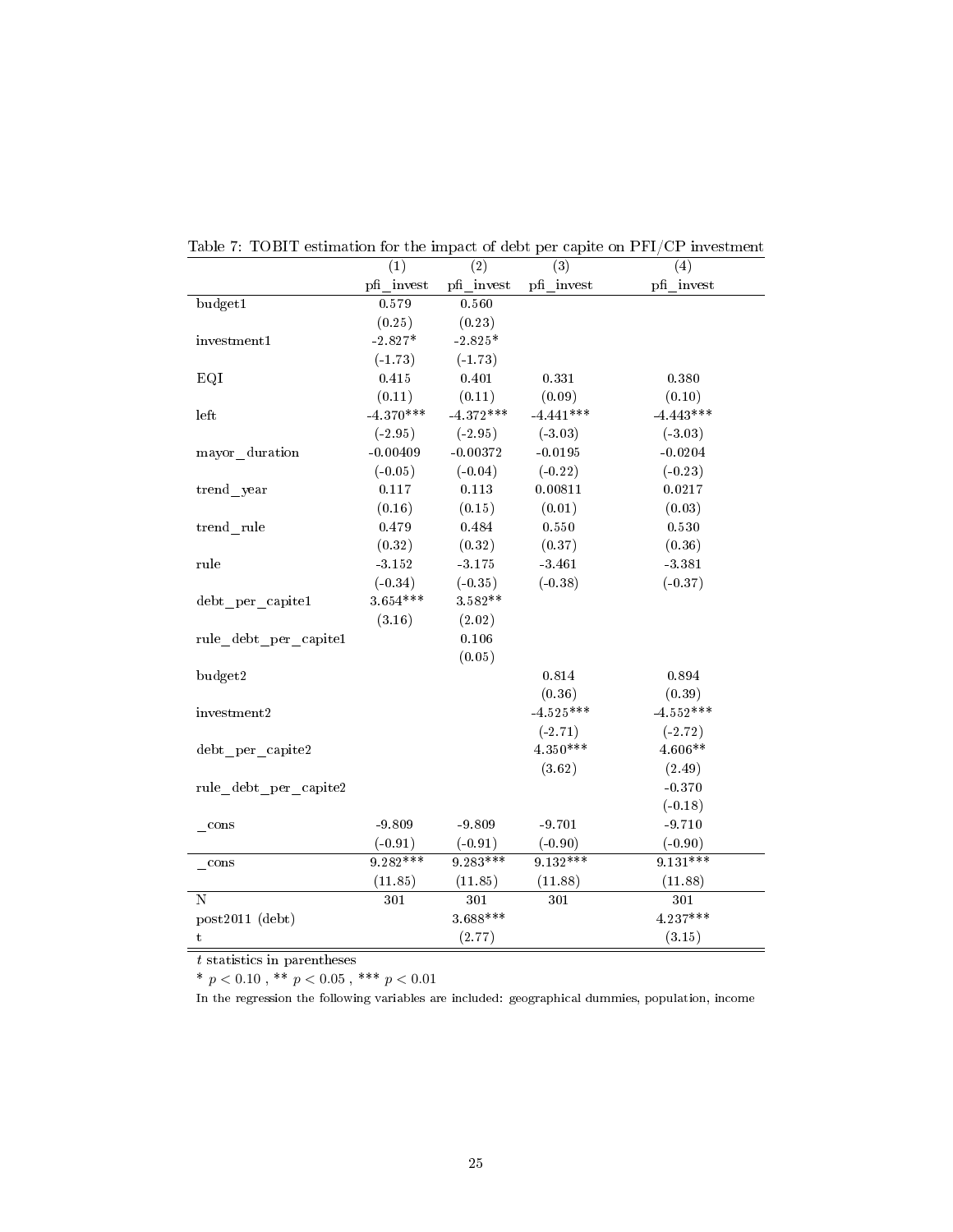|                    | $\bigoplus$ | $\odot$         | $\circledR$          | $\bigoplus$       | $\widehat{\Theta}$        | $\odot$           | $\widetilde{C}$     | $\circledast$       | $\circledcirc$                      | (10)                  | $(11)$       | $(12)$              |
|--------------------|-------------|-----------------|----------------------|-------------------|---------------------------|-------------------|---------------------|---------------------|-------------------------------------|-----------------------|--------------|---------------------|
|                    | pfi invest  | pfi_invest      | pfi_invest           | pfi invest        | pfi_invest                | $pfi\_invest$     | pfi_invest          | pfi_invest          | pfi_invest                          | pfi invest            | $pfi$ invest | pfi_invest          |
| $_{\rm budget1}$   | 0.579       | 0.556           | $4.233*$             | $4.204*$          | $4.109*$                  | $4.072*$          | 0.579               | 0.721               | 2.731                               | 2.714                 | 0.578        | 0.567               |
|                    | (0.25)      | (0.24)          | (1.88)               | (1.86)            | (1.83)                    | (1.80)            | (0.25)              | (0.31)              | (1.23)                              | (1.23)                | (0.25)       | (0.25)              |
| investment1        | $2.827*$    | $2.835*$        | $2.827*$             | $2.839*$          | $2.747*$                  | $2.758*$          | $2.827*$            | $2.789*$            | 1.337                               | 1.296                 | $3.695***$   | $3.711**$           |
|                    | (1.73)      | (1.74)          | (1.73)               | (1.74)            | (1.69)                    | (1.69)            | (1.73)              | (1.71)              | (0.84)                              | $\left( 0.81\right)$  | (2.20)       | (2.20)              |
| EQI                | 0.415       | 0.326           | 0.415                | 0.363             | 0.325                     | 0.252             | 0.415               | 0.541               | $-1.110$                            | 0.937                 | 0.295        | 0.420               |
|                    | $(0.11)$    | (0.09)          | (0.11)               | (0.10)            | (0.09)                    | $(0.07)$          | $(0.11)$            | (0.15)              | $(\mathbf{0.30})$                   | $(\,0.25)$            | $(-0.08)$    | (0.12)              |
| left               | $4.370***$  | $4.377***$      | $4.370***$           | $4.379***$        | $4.321***$                | $4.331***$        | $4.370***$          | $4.358***$          | $4.500***$                          | $4.442***$            | $4.388***$   | $4.397***$          |
|                    | (2.95)      | (2.95)          | (2.95)               | (2.95)            | $(\textcolor{red}{2.91})$ | (2.92)            | (2.95)              | (2.94)              | (.2.99)                             | (2.95)                | (2.99)       | (.2.99)             |
| mayor_duration     | $-0.00409$  | $-0.00508$      | $-0.00409$           | $-0.000789$       | 0.00657                   | 0.00267           | 0.00409             | $-0.00515$          | $-0.0196$                           | $-0.0149$             | $0.0147\,$   | 0.0126              |
|                    | $(-0.05)$   | $(-0.06)$       | (.0.05)              | $(-0.01)$         | (0.07)                    | $(-0.03)$         | $(-0.05)$           | $(-0.06)$           | $(\textcolor{red}{\textbf{-0.22}})$ | (0.17)                | $(0.17)$     | $\left(0.14\right)$ |
| trend_year         | 0.117       | $0.115\,$       | $0.117$              | 0.0840            | $0.106$                   | 0.0649            | 0.117               | 0.138               | 0.0607                              | 0.0368                | $\,0.191$    | 0.189               |
|                    | (0.16)      | (0.16)          | (0.16)               | $(0.11)$          | (0.14)                    | (0.09)            | (0.16)              | (0.19)              | (0.08)                              | (0.05)                | (0.27)       | (0.26)              |
| trend rule         | 0.479       | 0.492           | 0.479                | 0.505             | 0.512                     | 0.547             | 0.479               | 0.478               | 0.486                               | 0.369                 | 0.147        | $\,0.161$           |
|                    | (0.32)      | (0.33)          | (0.32)               | (0.34)            | (0.34)                    | $(0.37)$          | $\left(0.32\right)$ | $\left(0.32\right)$ | (0.33)                              | (0.25)                | (0.10)       | (0.11)              |
| rule               | 3.152       | 4.784           | 3.152                | 2.982             | 3.476                     | 3.529             | 3.152               | 10.97               | 3.165                               | $1.451\,$             | $-0.604$     | 2.584               |
|                    | $(-0.34)$   | $(-0.40)$       | $(-0.34)$            | $(-0.32)$         | (0.38)                    | (0.38)            | (0.34)              | (0.74)              | $(-0.34)$                           | $(-0.16)$             | (0.07)       | (0.23)              |
| debt1              | $3.654***$  | $3.559***$      |                      |                   |                           |                   |                     |                     |                                     |                       |              |                     |
|                    | (3.16)      | (2.87)          |                      |                   |                           |                   |                     |                     |                                     |                       |              |                     |
| rule_debt1         |             | (0.21)<br>0.159 |                      |                   |                           |                   |                     |                     |                                     |                       |              |                     |
|                    |             |                 | $\ast$<br>$3.654***$ | $3.115*$          |                           |                   |                     |                     |                                     |                       |              |                     |
| debt_budget1       |             |                 |                      | (1.69)            |                           |                   |                     |                     |                                     |                       |              |                     |
|                    |             |                 | (3.16)               |                   |                           |                   |                     |                     |                                     |                       |              |                     |
| rule_debt_budget1  |             |                 |                      | $(0.37)$<br>0.838 |                           |                   |                     |                     |                                     |                       |              |                     |
| $\rm started$      |             |                 |                      |                   | $3.429***$                | 2.762             |                     |                     |                                     |                       |              |                     |
|                    |             |                 |                      |                   | (3.04)                    | (1.54)            |                     |                     |                                     |                       |              |                     |
| rule_stratel       |             |                 |                      |                   |                           | $(0.47)$<br>1.042 |                     |                     |                                     |                       |              |                     |
| debt incomel       |             |                 |                      |                   |                           |                   | $3.654***$          | $4.178***$          |                                     |                       |              |                     |
|                    |             |                 |                      |                   |                           |                   | (3.16)              | (2.98)              |                                     |                       |              |                     |
| rule_debt_income1  |             |                 |                      |                   |                           |                   |                     | (0.67)<br>0.838     |                                     |                       |              |                     |
| <b>CAF1</b>        |             |                 |                      |                   |                           |                   |                     |                     | $-0.0000498$                        | 0.0000392             |              |                     |
| rule_CAF1          |             |                 |                      |                   |                           |                   |                     |                     | (1.08)                              | $-0.000101$<br>(1.03) |              |                     |
|                    |             |                 |                      |                   |                           |                   |                     |                     |                                     | (1.04)                |              |                     |
| annuity1           |             |                 |                      |                   |                           |                   |                     |                     |                                     |                       | $5.312***$   | $5.163***$          |
|                    |             |                 |                      |                   |                           |                   |                     |                     |                                     |                       | (3.92)       | (3.58)              |
| rule_annuity1      |             |                 |                      |                   |                           |                   |                     |                     |                                     |                       |              | 0.245               |
|                    |             |                 |                      |                   |                           |                   |                     |                     |                                     |                       |              | (0.30)              |
| $\frac{\cos x}{1}$ | 9.809       | 9.005           | 9.809                | 9.831             | $-11.46$                  | $-11.42$          | 9.809               | 4.938               | $-19.95*$                           | $22.77*$              | 0.812        | 1.724               |
|                    | (0.91)      | (0.79)          | $(\bf 0.91)$         | $(-0.91)$         | (.1.06)                   | (1.06)            | (0.91)              | (0.38)              | (1.73)                              | $(\hbox{-}1.92)$      | (0.07)       | (0.15)              |
| sigma_cons         | $9.282***$  | $9.283***$      | $9.282***$           | $9.281***$        | $9.301***$                | $9.298***$        | $9.282***$          | $9.268***$          | $9.506***$                          | $9.484***$            | $9.131***$   | $9.132***$          |
|                    | (11.85)     | (11.85)         | (11.85)              | (11.85)           | (11.85)                   | (11.85)           | (11.85)             | (11.85)             | (11.82)                             | $(11.82)$             | (11.88)      | (11.88)             |
| Z                  | 301         | 301             | 301                  | 301               | $\overline{301}$          | 301               | 301                 | <b>301</b>          | 301                                 | 301                   | 301          | 301                 |
| post2011(debt)     |             | $3.718***$      |                      | $3.954***$        |                           | $3.804***$        |                     | $3.341***$          |                                     | $-0.000141$           |              | $5.408***$          |
| $\div$             |             | (3.09)          |                      | (2.75)            |                           | (2.70)            |                     | (2.72)              |                                     | (1.43)                |              | (3.85)              |

 statistics in parentheses \*  $p < 0.10$  , \*\*  $p < 0.05$  , \*\*\*  $p < 0.01$ 

 $\ast$